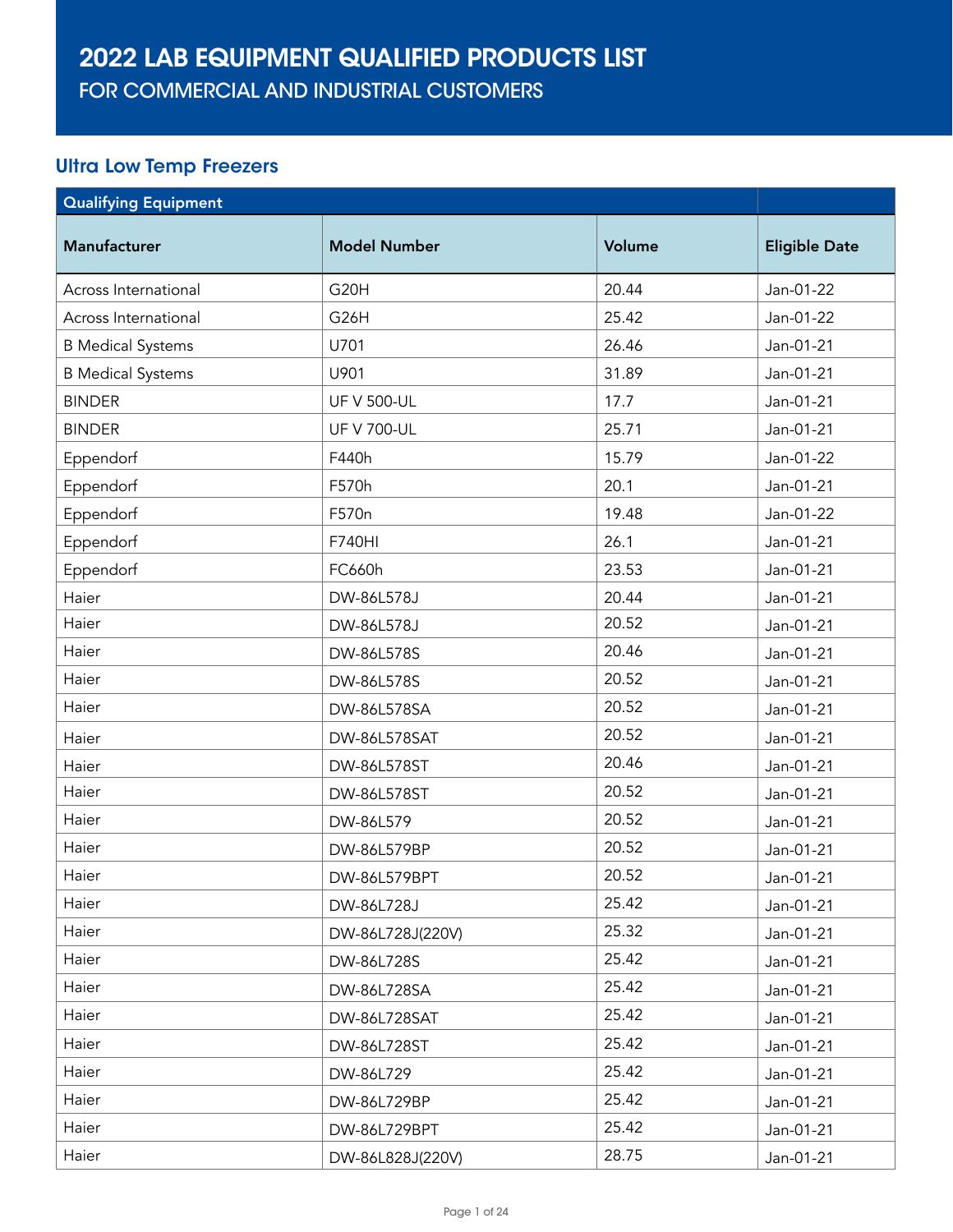### Ultra Low Temp Freezers (cont.)

| <b>Qualifying Equipment</b>   |                     |        |                      |
|-------------------------------|---------------------|--------|----------------------|
| Manufacturer                  | <b>Model Number</b> | Volume | <b>Eligible Date</b> |
| Haier                         | DW-86L828JA         | 29.09  | Jan-01-22            |
| Haier                         | DW-86L828S          | 29.14  | Jan-01-21            |
| Haier                         | DW-86L828ST         | 29.14  | Jan-01-21            |
| Haier                         | DW-86L829           | 29.14  | Jan-01-21            |
| Haier                         | DW-86L829BP(50Hz)   | 29.27  | Jan-01-21            |
| Haier                         | DW-86L829BP(60Hz)   | 29.27  | Jan-01-21            |
| Haier                         | DW-86L829BPT(50Hz)  | 29.27  | Jan-01-21            |
| Haier                         | DW-86L829BPT(60Hz)  | 29.27  | Jan-01-21            |
| Haier                         | DW-86L959BP (50Hz)  | 33.9   | Jan-01-21            |
| Haier                         | DW-86L959BP (60Hz)  | 33.9   | Jan-01-21            |
| Haier                         | DW-86L959BPT (50Hz) | 33.9   | Jan-01-21            |
| Haier                         | DW-86L959BPT (60Hz) | 33.9   | Jan-01-21            |
| KW Apparecchi Scientifici srl | K64HTS IN UP V      | 24.89  | Jan-01-22            |
| Liebherr                      | SUFsg 5001-70*      | 17.7   | Jan-01-21            |
| Liebherr                      | SUFsg 7001-70*      | 25.71  | Jan-01-21            |
| Nuaire                        | NU-99729VFT         | 25.42  | Jan-01-21            |
| Nuaire                        | NU-99828JG          | 29.09  | Jan-01-22            |
| PHCbi                         | MDF-DU702VH-PA      | 25.74  | Jan-01-21            |
| PHCbi                         | MDF-DU502VHA-PA     | 18.78  | Jan-01-21            |
| PHCbi                         | MDF-DU502VH-PA      | 18.75  | Jan-01-21            |
| PHCbi                         | MDF-DU702VHA-PA     | 25.93  | Jan-01-21            |
| PHCbi                         | MDF-DU702VH-PA      | 25.74  | Jan-01-21            |
| PHCbi                         | MDF-DU901VHA-PA     | 30.1   | Jan-01-21            |
| <b>Stirling Ultracold</b>     | SU780UE             | 27.5   | Jan-01-21            |
| <b>Stirling Ultracold</b>     | SU780XLE            | 27.5   | Jan-01-21            |
| Thermo Fisher                 | TSX40086A           | 19.24  | Jan-01-21            |
| Thermo Fisher                 | TSX40086D           | 19.24  | Jan-01-22            |
| Thermo Fisher                 | TSX40086V           | 19.24  | Jan-01-22            |
| Thermo Fisher                 | TSX50086A           | 23.84  | Jan-01-21            |
| Thermo Fisher                 | TSX50086D           | 23.84  | Jan-01-22            |
| Thermo Fisher                 | TSX50086V           | 23.84  | Jan-01-22            |
| Thermo Fisher                 | TSX60086A           | 28.67  | Jan-01-21            |
| Thermo Fisher                 | TSX60086D           | 28.67  | Jan-01-22            |
| Thermo Fisher                 | TSX60086V           | 28.67  | Jan-01-22            |
| Thermo Fisher                 | TSX70086A           | 33.26  | Jan-01-21            |
| Thermo Fisher                 | TSX70086D           | 33.26  | Jan-01-22            |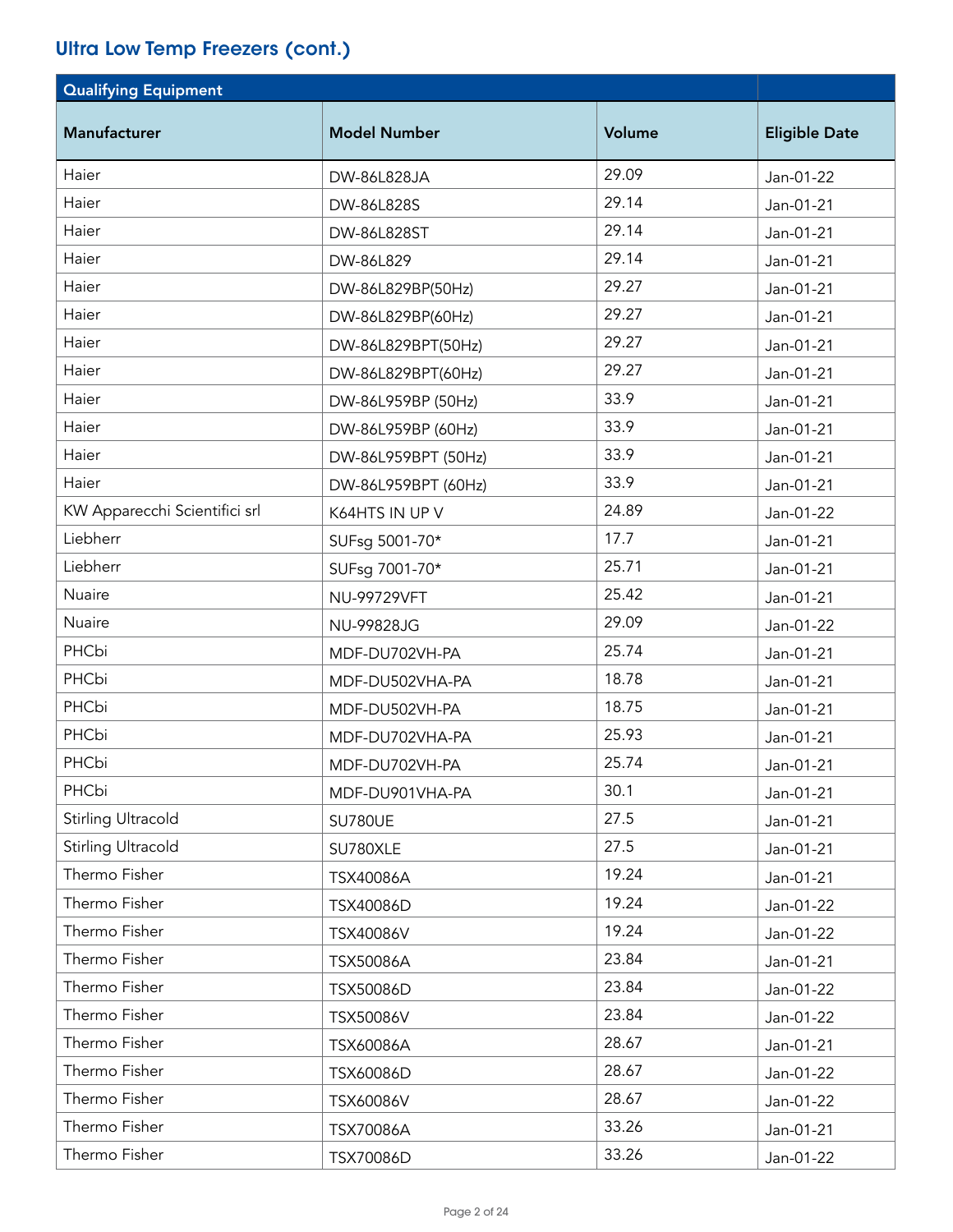### Ultra Low Temp Freezers (cont.)

| <b>Qualifying Equipment</b> |                     |        |                      |
|-----------------------------|---------------------|--------|----------------------|
| <b>Manufacturer</b>         | <b>Model Number</b> | Volume | <b>Eligible Date</b> |
| Thermo Fisher               | TSX70086V           | 33.26  | Jan-01-22            |
| Thermo Fisher Scientific    | FDE60086EA          | 28.8   | Jan-01-21            |
| Thermo Fisher Scientific    | FDE60086ED          | 28.8   | Jan-01-21            |
| Thermo Fisher Scientific    | FDE60086EV          | 28.8   | Jan-01-21            |
| Thermo Fisher Scientific    | FDE60086MA          | 28.8   | Jan-01-21            |
| Thermo Fisher Scientific    | FDE60086MD          | 28.8   | Jan-01-21            |
| Thermo Fisher Scientific    | FDE60086MV          | 28.8   | Jan-01-21            |
| Thermo Fisher Scientific    | <b>HDE60086EA</b>   | 28.8   | Jan-01-21            |
| Thermo Fisher Scientific    | HDE60086ED          | 28.8   | Jan-01-21            |
| Thermo Fisher Scientific    | <b>HDE60086EV</b>   | 28.8   | Jan-01-21            |
| Thermo Fisher Scientific    | HDE60086MA          | 28.8   | Jan-01-21            |
| Thermo Fisher Scientific    | HDE60086MD          | 28.8   | Jan-01-21            |
| Thermo Fisher Scientific    | HDE60086MV          | 28.8   | Jan-01-21            |
| Thermo Fisher Scientific    | RDE60086EA          | 28.8   | Jan-01-21            |
| Thermo Fisher Scientific    | RDE60086ED          | 28.8   | Jan-01-21            |
| Thermo Fisher Scientific    | RDE60086EV          | 28.8   | Jan-01-21            |
| Thermo Fisher Scientific    | RDE60086MA          | 28.8   | Jan-01-21            |
| Thermo Fisher Scientific    | RDE60086MD          | 28.8   | Jan-01-21            |
| Thermo Fisher Scientific    | RDE60086MV          | 28.8   | Jan-01-21            |
| Thermo Fisher Scientific    | <b>TDE60086EA</b>   | 28.8   | Jan-01-21            |
| Thermo Fisher Scientific    | TDE60086ED          | 28.8   | Jan-01-21            |
| Thermo Fisher Scientific    | <b>TDE60086EV</b>   | 28.8   | Jan-01-21            |
| Thermo Fisher Scientific    | <b>TDE60086MA</b>   | 28.8   | Jan-01-21            |
| Thermo Fisher Scientific    | TDE60086MD          | 28.8   | Jan-01-21            |
| Thermo Fisher Scientific    | <b>TDE60086MV</b>   | 28.8   | Jan-01-21            |
| Thermo Fisher Scientific    | TSX60086D           | 29.93  | Jan-01-21            |
| Thermo Fisher Scientific    | TSX60086V           | 29.93  | Jan-01-22            |

#### Lab Grade Freezers

| <b>Qualifying Equipment</b> |                     |        |                      |
|-----------------------------|---------------------|--------|----------------------|
| <b>Manufacturer</b>         | <b>Model Number</b> | Volume | <b>Eligible Date</b> |
| American BioTech Supply     | ABT-HC-MFP-14       | 11.24  | Jan-01-21            |
| American BioTech Supply     | ABT-HC-MFP-20       | 19.06  | Jan-01-21            |
| <b>B</b> Medical            | F400                | 11.32  | Jan-01-22            |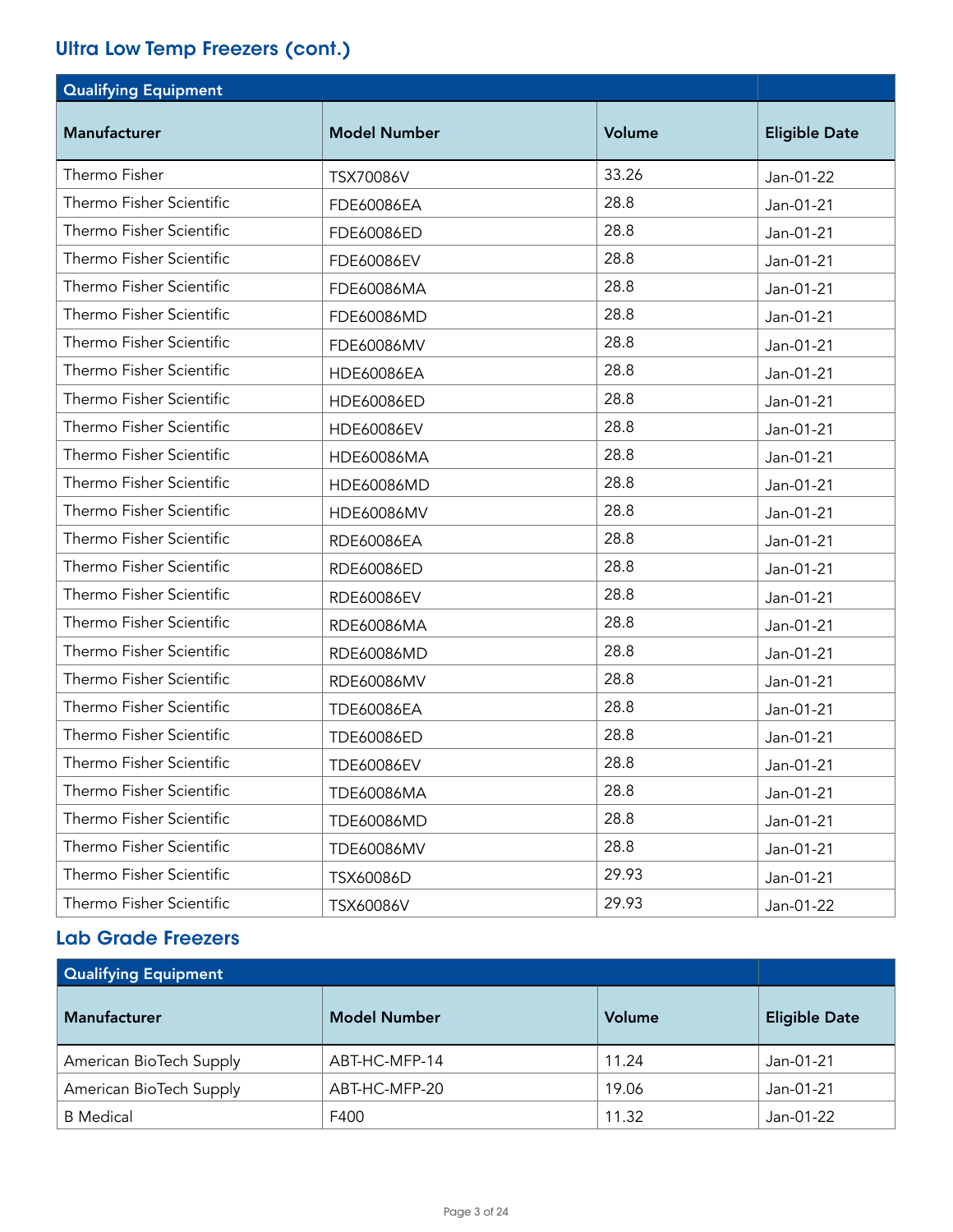| <b>Qualifying Equipment</b> |                     |        |                      |
|-----------------------------|---------------------|--------|----------------------|
| <b>Manufacturer</b>         | <b>Model Number</b> | Volume | <b>Eligible Date</b> |
| <b>B</b> Medical            | F401                | 11.32  | Jan-01-21            |
| <b>B</b> Medical            | F500                | 18.19  | Jan-01-22            |
| <b>B</b> Medical            | F501                | 18.19  | Jan-01-21            |
| <b>B</b> Medical            | F700                | 22.55  | Jan-01-22            |
| <b>B</b> Medical            | F701                | 22.55  | Jan-01-21            |
| <b>B</b> Medical            | F900                | 27.09  | Jan-01-22            |
| <b>B</b> Medical            | F901                | 27.09  | Jan-01-21            |
| Cardinal Health             | CAX1230FA           | 12.36  | Jan-01-22            |
| Cardinal Health             | CAX1230LA           | 12.36  | Jan-01-22            |
| Cardinal Health             | CAX1230FD           | 12.36  | Jan-01-22            |
| Cardinal Health             | <b>CAX1230LD</b>    | 12.36  | Jan-01-22            |
| Cardinal Health             | CAX2330FA           | 21.95  | Jan-01-22            |
| Cardinal Health             | <b>CAX2330FD</b>    | 21.95  | Jan-01-22            |
| Cardinal Health             | CAX2330LA           | 21.95  | Jan-01-22            |
| Cardinal Health             | <b>CAX2330LD</b>    | 21.95  | Jan-01-22            |
| Cardinal Health             | CAX2320EA           | 22.88  | Jan-01-22            |
| Cardinal Health             | <b>CAX2320ED</b>    | 22.88  | Jan-01-22            |
| Cardinal Health             | CAX2320FA           | 22.88  | Jan-01-22            |
| Cardinal Health             | CAX2320FD           | 22.88  | Jan-01-22            |
| Cardinal Health             | <b>CAX3030FD</b>    | 28.18  | Jan-01-22            |
| Cardinal Health             | <b>CAX3030LD</b>    | 28.18  | Jan-01-22            |
| Cardinal Health             | CAX3030FA           | 28.18  | Jan-01-22            |
| Cardinal Health             | <b>CAX3030LA</b>    | 28.18  | Jan-01-22            |
| Cardinal Health             | <b>CAX3020ED</b>    | 28.63  | Jan-01-22            |
| Cardinal Health             | <b>CAX3020FD</b>    | 28.63  | Jan-01-22            |
| Cardinal Health             | <b>CAX3020EA</b>    | 28.63  | Jan-01-22            |
| Cardinal Health             | CAX3020FA           | 28.63  | Jan-01-22            |
| Cardinal Health             | CAX5030FA           | 48.92  | Jan-01-22            |
| Cardinal Health             | <b>CAX5030FD</b>    | 48.92  | Jan-01-22            |
| Cardinal Health             | CAX5030LA           | 48.92  | Jan-01-22            |
| Cardinal Health             | <b>CAX5030LD</b>    | 48.92  | Jan-01-22            |
| Cardinal Health             | <b>CH1230FA</b>     | 12.36  | Jan-01-21            |
| Cardinal Health             | <b>CH1230FD</b>     | 12.36  | Jan-01-21            |
| Cardinal Health             | <b>CH1230LA</b>     | 12.36  | Jan-01-21            |
| Cardinal Health             | <b>CH1230LD</b>     | 12.36  | Jan-01-21            |
| Cardinal Health             | <b>CH2320EA</b>     | 22.38  | Jan-01-21            |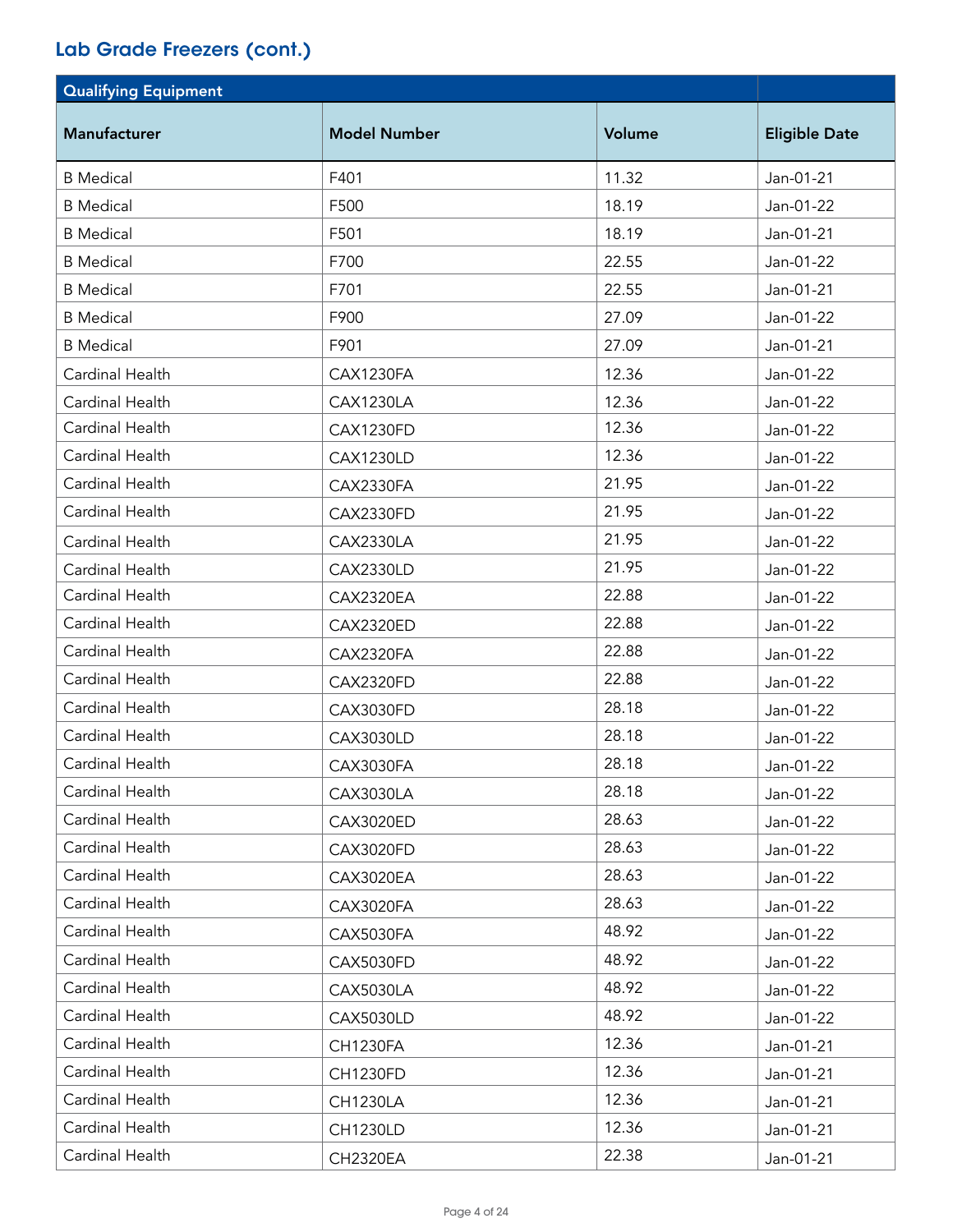| <b>Qualifying Equipment</b> |                     |        |                      |
|-----------------------------|---------------------|--------|----------------------|
| Manufacturer                | <b>Model Number</b> | Volume | <b>Eligible Date</b> |
| Cardinal Health             | <b>CH2320EA</b>     | 22.88  | Jan-01-21            |
| Cardinal Health             | <b>CH2320ED</b>     | 22.38  | Jan-01-21            |
| Cardinal Health             | <b>CH2320ED</b>     | 22.88  | Jan-01-21            |
| Cardinal Health             | <b>CH2320FA</b>     | 22.38  | Jan-01-21            |
| Cardinal Health             | <b>CH2320FA</b>     | 22.88  | Jan-01-21            |
| Cardinal Health             | <b>CH2320FD</b>     | 22.38  | Jan-01-21            |
| Cardinal Health             | <b>CH2320FD</b>     | 22.88  | Jan-01-21            |
| Cardinal Health             | <b>CH2330FA</b>     | 21.95  | Jan-01-21            |
| Cardinal Health             | <b>CH2330FD</b>     | 21.95  | Jan-01-21            |
| Cardinal Health             | <b>CH2330LA</b>     | 21.95  | Jan-01-21            |
| Cardinal Health             | <b>CH2330LD</b>     | 21.95  | Jan-01-21            |
| Cardinal Health             | <b>CH3020EA</b>     | 28.63  | Jan-01-21            |
| Cardinal Health             | <b>CH3020ED</b>     | 28.63  | Jan-01-21            |
| Cardinal Health             | <b>CH3020FA</b>     | 28.63  | Jan-01-21            |
| Cardinal Health             | <b>CH3020FD</b>     | 28.63  | Jan-01-21            |
| Cardinal Health             | <b>CH3030FA</b>     | 28.18  | Jan-01-21            |
| Cardinal Health             | <b>CH3030FD</b>     | 28.18  | Jan-01-21            |
| Cardinal Health             | <b>CH3030LA</b>     | 28.18  | Jan-01-21            |
| Cardinal Health             | <b>CH3030LD</b>     | 28.18  | Jan-01-21            |
| Cardinal Health             | <b>CH5030FA</b>     | 48.92  | Jan-01-21            |
| Cardinal Health             | <b>CH5030FD</b>     | 48.92  | Jan-01-21            |
| Cardinal Health             | <b>CH5030LA</b>     | 48.92  | Jan-01-21            |
| Cardinal Health             | <b>CH5030LD</b>     | 48.92  | Jan-01-21            |
| Cardinal Health             | CHG25FSSA           | 26.6   | Jan-01-21            |
| Cardinal Health             | CHG49FSSA           | 47.1   | Jan-01-21            |
| Desmon                      | DS-PGB07CSSPCBHE-A  | 21.8   | Jan-01-21            |
| Desmon                      | DS-PGB14CSSPCBHE-A  | 47.31  | Jan-01-21            |
| Desmon                      | LABF25CF-SS         | 21.8   | Jan-01-21            |
| Desmon                      | LABF49CF-SS         | 47.31  | Jan-01-21            |
| Follett                     | FZRADV25-LB-R00S    | 21.8   | Jan-01-22            |
| Haier                       | DW-30L818BP (50Hz)  | 28.9   | Jan-01-21            |
| Haier                       | DW-30L818BP (60Hz)  | 28.9   | Jan-01-21            |
| Haier                       | DW-30L818BPT (50Hz) | 28.9   | Jan-01-21            |
| Haier                       | DW-30L818BPT (60Hz) | 28.9   | Jan-01-21            |
| Helmer Scientific           | <b>HLF120-GX</b>    | 18.38  | Jan-01-22            |
| Helmer Scientific           | ILF120-GX           | 18.46  | Jan-01-22            |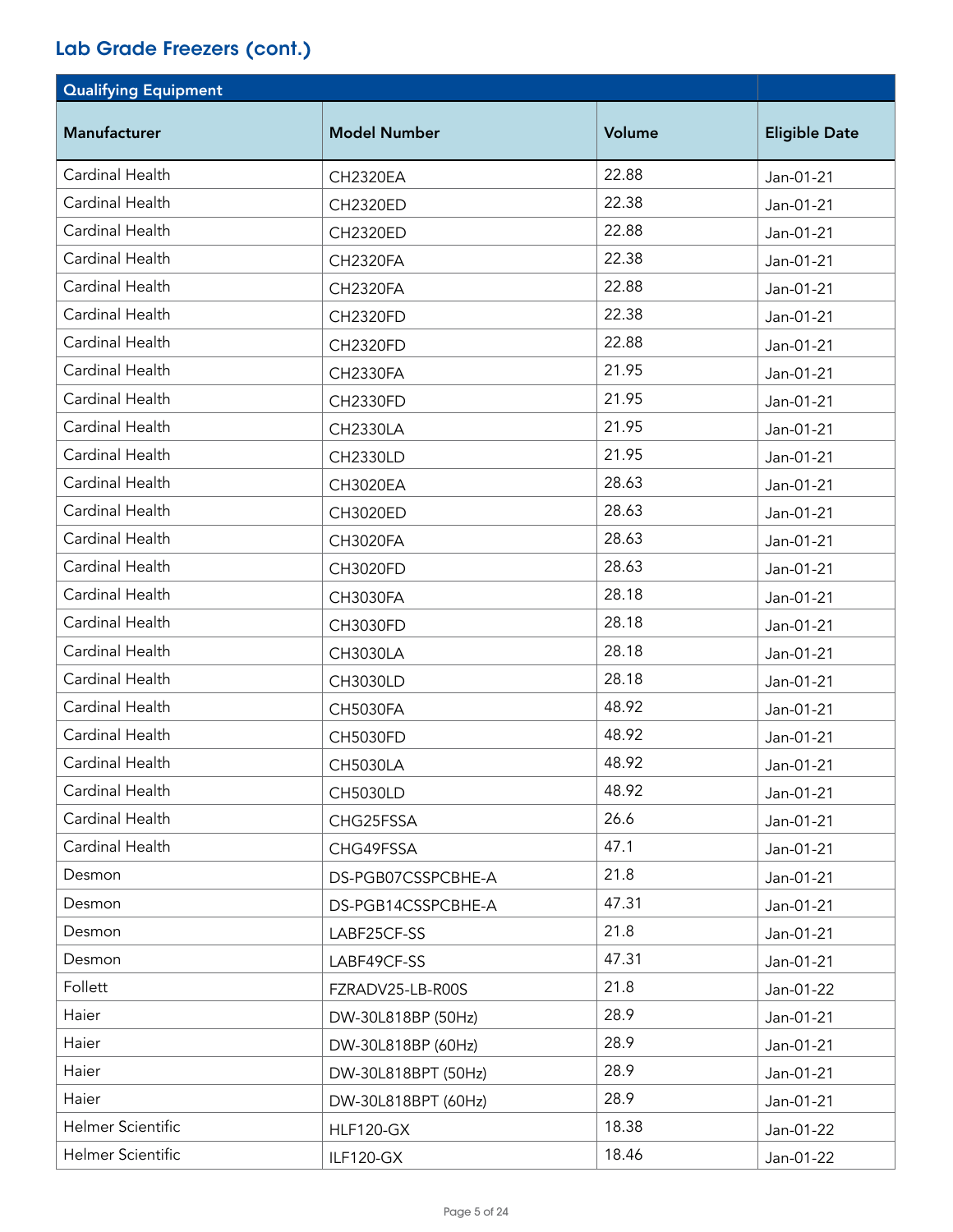| <b>Qualifying Equipment</b> |                          |        |                      |
|-----------------------------|--------------------------|--------|----------------------|
| Manufacturer                | <b>Model Number</b>      | Volume | <b>Eligible Date</b> |
| Helmer Scientific           | <b>HBF125-GX</b>         | 23.2   | Jan-01-22            |
| <b>Helmer Scientific</b>    | <b>ILF125-GX</b>         | 23.47  | Jan-01-22            |
| <b>Helmer Scientific</b>    | <b>HBF120-GX</b>         | 18.38  | Jan-01-22            |
| <b>Helmer Scientific</b>    | IBF120-GX                | 18.46  | Jan-01-22            |
| <b>Helmer Scientific</b>    | <b>HLF125-GX</b>         | 23.2   | Jan-01-22            |
| <b>Helmer Scientific</b>    | ILB125-GX                | 23.47  | Jan-01-22            |
| Horizon Scientific          | HS-HC-LAB-MF-1420-S-P-IM | 11.24  | Jan-01-21            |
| K2 Scientific               | DW-40W200                | 6.9    | Jan-01-22            |
| K2 Scientific               | K225SDF-SS               | 21.8   | Jan-01-22            |
| K2 Scientific               | K225SDF                  | 21.8   | Jan-01-22            |
| K2 Scientific               | K249SDF                  | 47.31  | Jan-01-22            |
| K2 Scientific               | K249SDF-SS               | 47.31  | Jan-01-22            |
| Lab Research Products       | LRP-HC-MFP-14            | 11.24  | Jan-01-21            |
| Liebherr                    | LFT30W1HC                | 29.35  | Jan-01-21            |
| Liebherr                    | LFT50W2HC                | 46.79  | Jan-01-21            |
| Nor-Lake Scientific         | NSPF141WWW/0MHC          | 11.24  | Jan-01-21            |
| Nor-Lake Scientific         | NSPF201WWW/0MHC          | 19.06  | Jan-01-22            |
| PHCbi                       | MDF-U731M-PA             | 23.8   | Jan-01-21            |
| PHCbi                       | MDF-U731-PA              | 21.86  | Jan-01-21            |
| So-Low Environmental        | DHS25-25SD               | 21.8   | Jan-01-22            |
| So-Low Environmental        | DHS25-49SD               | 47.31  | Jan-01-22            |
| Thermo Fisher Scientific    | <b>TSX2320EA</b>         | 22.88  | Jan-01-21            |
| Thermo Fisher Scientific    | <b>TSX2320ED</b>         | 22.88  | Jan-01-21            |
| Thermo Fisher Scientific    | <b>TSX2320FA</b>         | 22.88  | Jan-01-21            |
| Thermo Fisher Scientific    | <b>TSX2320FD</b>         | 22.88  | Jan-01-21            |
| Thermo Fisher Scientific    | <b>TSX2320FV</b>         | 22.88  | Jan-01-21            |
| Thermo Fisher Scientific    | <b>TSX2320HA</b>         | 22.38  | Jan-01-22            |
| Thermo Fisher Scientific    | CHG49FSSA                | 47.1   | Jan-01-21            |
| Thermo Fisher Scientific    | FBG25FSSA                | 26.6   | Jan-01-21            |
| Thermo Fisher Scientific    | <b>FDE40040FA</b>        | 19.4   | Jan-01-21            |
| Thermo Fisher Scientific    | FDE40040FD               | 19.4   | Jan-01-21            |
| Thermo Fisher Scientific    | <b>FDE40040LA</b>        | 19.4   | Jan-01-21            |
| Thermo Fisher Scientific    | FDE40040LD               | 19.4   | Jan-01-21            |
| Thermo Fisher Scientific    | <b>FDE50040FA</b>        | 24.1   | Jan-01-21            |
| Thermo Fisher Scientific    | FDE50040FD               | 24.1   | Jan-01-21            |
| Thermo Fisher Scientific    | <b>FDE50040LA</b>        | 24.1   | Jan-01-21            |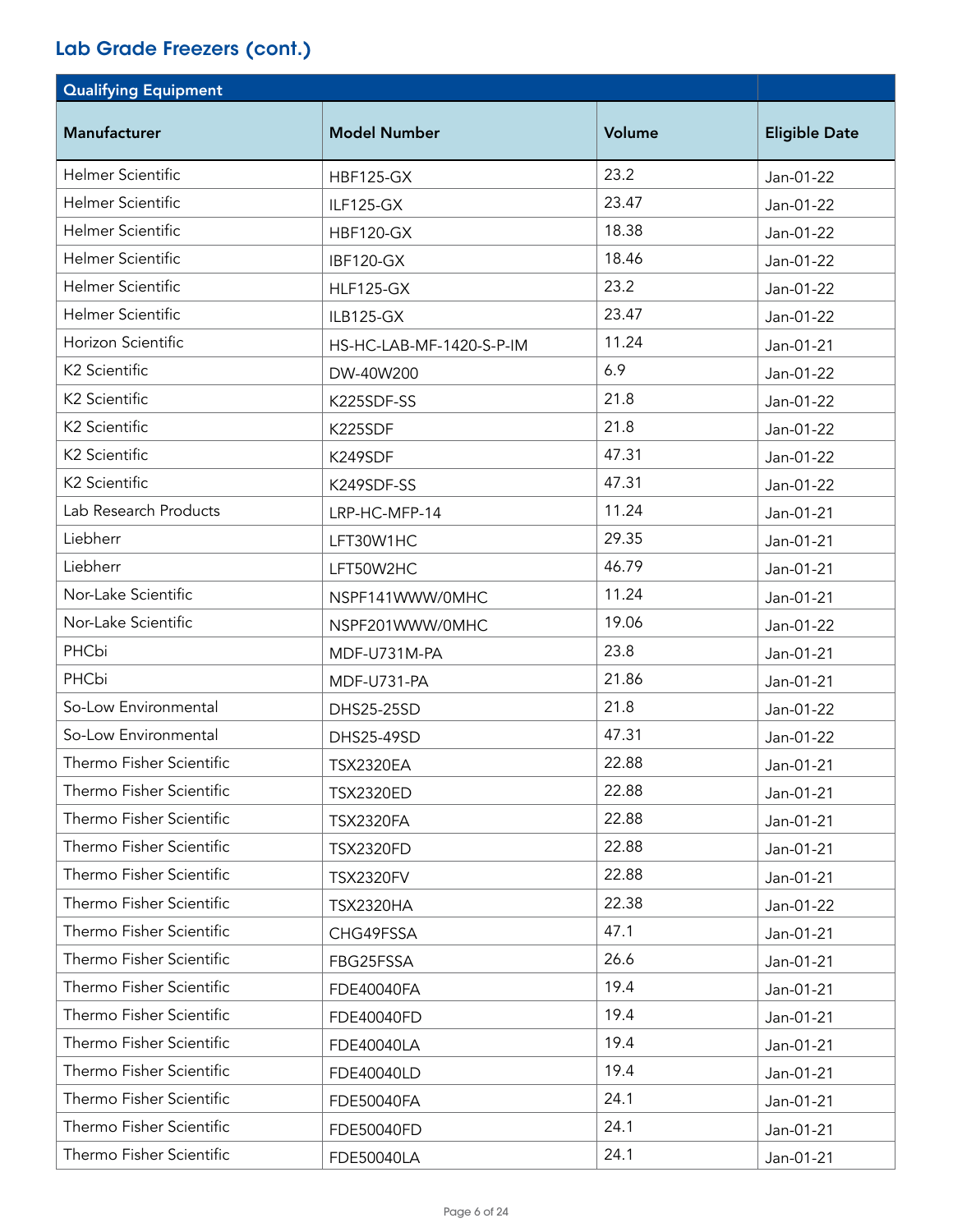| <b>Qualifying Equipment</b> |                     |        |                      |
|-----------------------------|---------------------|--------|----------------------|
| <b>Manufacturer</b>         | <b>Model Number</b> | Volume | <b>Eligible Date</b> |
| Thermo Fisher Scientific    | FDE50040LD          | 24.1   | Jan-01-21            |
| Thermo Fisher Scientific    | FDE60040FA          | 28.8   | Jan-01-21            |
| Thermo Fisher Scientific    | FDE60040FD          | 28.8   | Jan-01-21            |
| Thermo Fisher Scientific    | FDE60040LA          | 28.8   | Jan-01-21            |
| Thermo Fisher Scientific    | FDE60040LD          | 28.8   | Jan-01-21            |
| Thermo Fisher Scientific    | <b>HDE40040FA</b>   | 19.4   | Jan-01-21            |
| Thermo Fisher Scientific    | <b>HDE40040FD</b>   | 19.4   | Jan-01-21            |
| Thermo Fisher Scientific    | <b>HDE40040LA</b>   | 19.4   | Jan-01-21            |
| Thermo Fisher Scientific    | HDE40040LD          | 19.4   | Jan-01-21            |
| Thermo Fisher Scientific    | <b>HDE50040FA</b>   | 24.1   | Jan-01-21            |
| Thermo Fisher Scientific    | <b>HDE50040FD</b>   | 24.1   | Jan-01-21            |
| Thermo Fisher Scientific    | <b>HDE50040LA</b>   | 24.1   | Jan-01-21            |
| Thermo Fisher Scientific    | <b>HDE50040LD</b>   | 24.1   | Jan-01-21            |
| Thermo Fisher Scientific    | <b>HDE60040FA</b>   | 28.8   | Jan-01-21            |
| Thermo Fisher Scientific    | HDE60040FD          | 28.8   | Jan-01-21            |
| Thermo Fisher Scientific    | <b>HDE60040LA</b>   | 28.8   | Jan-01-21            |
| Thermo Fisher Scientific    | HDE60040LD          | 28.8   | Jan-01-21            |
| Thermo Fisher Scientific    | <b>RDE40040FA</b>   | 19.4   | Jan-01-21            |
| Thermo Fisher Scientific    | RDE40040FD          | 19.4   | Jan-01-21            |
| Thermo Fisher Scientific    | <b>RDE40040LA</b>   | 19.4   | Jan-01-21            |
| Thermo Fisher Scientific    | <b>RDE40040LD</b>   | 19.4   | Jan-01-21            |
| Thermo Fisher Scientific    | RDE50040FA          | 24.1   | Jan-01-21            |
| Thermo Fisher Scientific    | <b>RDE50040FD</b>   | 24.1   | Jan-01-21            |
| Thermo Fisher Scientific    | <b>RDE50040LA</b>   | 24.1   | Jan-01-21            |
| Thermo Fisher Scientific    | <b>RDE50040LD</b>   | 24.1   | Jan-01-21            |
| Thermo Fisher Scientific    | RDE60040FA          | 28.8   | Jan-01-21            |
| Thermo Fisher Scientific    | RDE60040FD          | 28.8   | Jan-01-21            |
| Thermo Fisher Scientific    | <b>RDE60040LA</b>   | 28.8   | Jan-01-21            |
| Thermo Fisher Scientific    | RDE60040LD          | 28.8   | Jan-01-21            |
| Thermo Fisher Scientific    | <b>TDE40040FA</b>   | 19.4   | Jan-01-21            |
| Thermo Fisher Scientific    | <b>TDE40040FD</b>   | 19.4   | Jan-01-21            |
| Thermo Fisher Scientific    | <b>TDE40040LA</b>   | 19.4   | Jan-01-21            |
| Thermo Fisher Scientific    | <b>TDE40040LD</b>   | 19.4   | Jan-01-21            |
| Thermo Fisher Scientific    | <b>TDE50040FA</b>   | 24.1   | Jan-01-21            |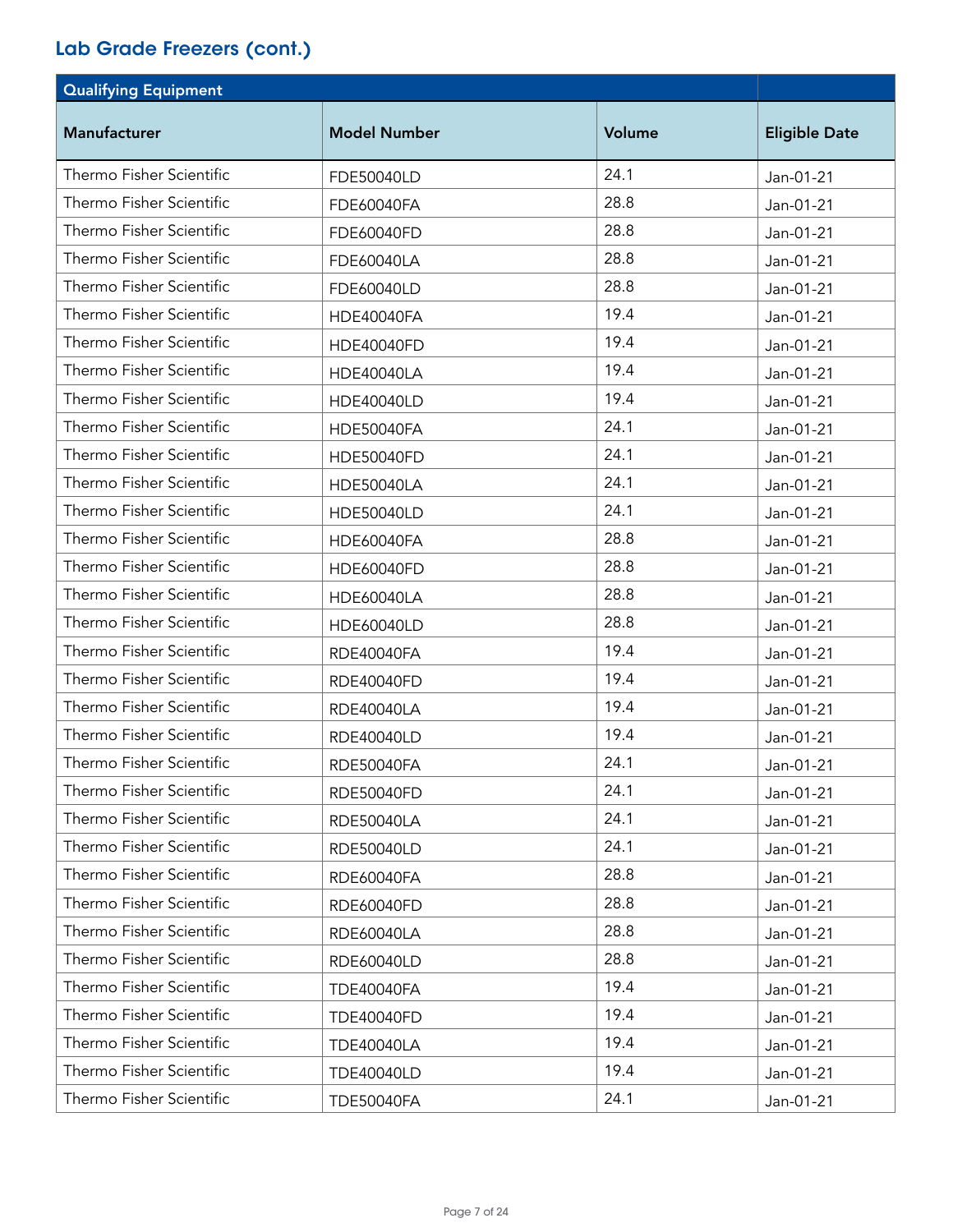| <b>Qualifying Equipment</b> |                     |        |                      |
|-----------------------------|---------------------|--------|----------------------|
| <b>Manufacturer</b>         | <b>Model Number</b> | Volume | <b>Eligible Date</b> |
| Thermo Fisher Scientific    | <b>TDE50040FD</b>   | 24.1   | Jan-01-21            |
| Thermo Fisher Scientific    | <b>TDE50040LA</b>   | 24.1   | Jan-01-21            |
| Thermo Fisher Scientific    | <b>TDE50040LD</b>   | 24.1   | Jan-01-21            |
| Thermo Fisher Scientific    | <b>TDE60040FA</b>   | 28.8   | Jan-01-21            |
| Thermo Fisher Scientific    | <b>TDE60040FD</b>   | 28.8   | Jan-01-21            |
| Thermo Fisher Scientific    | <b>TDE60040LA</b>   | 28.8   | Jan-01-21            |
| Thermo Fisher Scientific    | <b>TDE60040LD</b>   | 28.8   | Jan-01-21            |
| Thermo Fisher Scientific    | TSG25FSSA           | 26.6   | Jan-01-21            |
| Thermo Fisher Scientific    | TSG49FSSA           | 47.1   | Jan-01-21            |
| Thermo Fisher Scientific    | <b>TSX1230FA</b>    | 12.36  | Jan-01-21            |
| Thermo Fisher Scientific    | <b>TSX1230FD</b>    | 12.36  | Jan-01-21            |
| Thermo Fisher Scientific    | <b>TSX1230LA</b>    | 12.36  | Jan-01-21            |
| Thermo Fisher Scientific    | <b>TSX1230LD</b>    | 12.36  | Jan-01-21            |
| Thermo Fisher Scientific    | <b>TSX3020EA</b>    | 28.63  | Jan-01-21            |
| Thermo Fisher Scientific    | <b>TSX3020ED</b>    | 28.63  | Jan-01-21            |
| Thermo Fisher Scientific    | <b>TSX3020FA</b>    | 28.63  | Jan-01-21            |
| Thermo Fisher Scientific    | <b>TSX3020FD</b>    | 28.63  | Jan-01-21            |
| Thermo Fisher Scientific    | <b>TSX3030FA</b>    | 28.18  | Jan-01-21            |
| Thermo Fisher Scientific    | <b>TSX3030FD</b>    | 28.18  | Jan-01-21            |
| Thermo Fisher Scientific    | <b>TSX3030LA</b>    | 28.18  | Jan-01-21            |
| Thermo Fisher Scientific    | <b>TSX3030LD</b>    | 28.18  | Jan-01-21            |
| Vector                      | VFZR25-LB-LSD       | 21.8   | Jan-01-22            |
| Vector                      | VFZR25-LB-RSD       | 21.8   | Jan-01-22            |
| Vector                      | VFZR49-LB-RSD       | 47.31  | Jan-01-22            |

## Lab Grade Refrigerators

| <b>Qualifying Equipment</b> |                     |        |                      |
|-----------------------------|---------------------|--------|----------------------|
| <b>Manufacturer</b>         | <b>Model Number</b> | Volume | <b>Eligible Date</b> |
| American BioTech Supply     | ABT-19-WAL1         | 16.55  | Jan-01-21            |
| American BioTech Supply     | ABT-26-WAL1         | 23.42  | Jan-01-21            |
| American BioTech Supply     | ABT-49-WAL1         | 44.01  | Jan-01-21            |
| American BioTech Supply     | ABT-HC-10PG         | 9.38   | Jan-01-21            |
| American BioTech Supply     | ABT-HC-10PS         | 9.38   | Jan-01-21            |
| American BioTech Supply     | ABT-HC-16           | 12.59  | Jan-01-21            |
| American BioTech Supply     | ABT-HC-16C          | 12.59  | Jan-01-21            |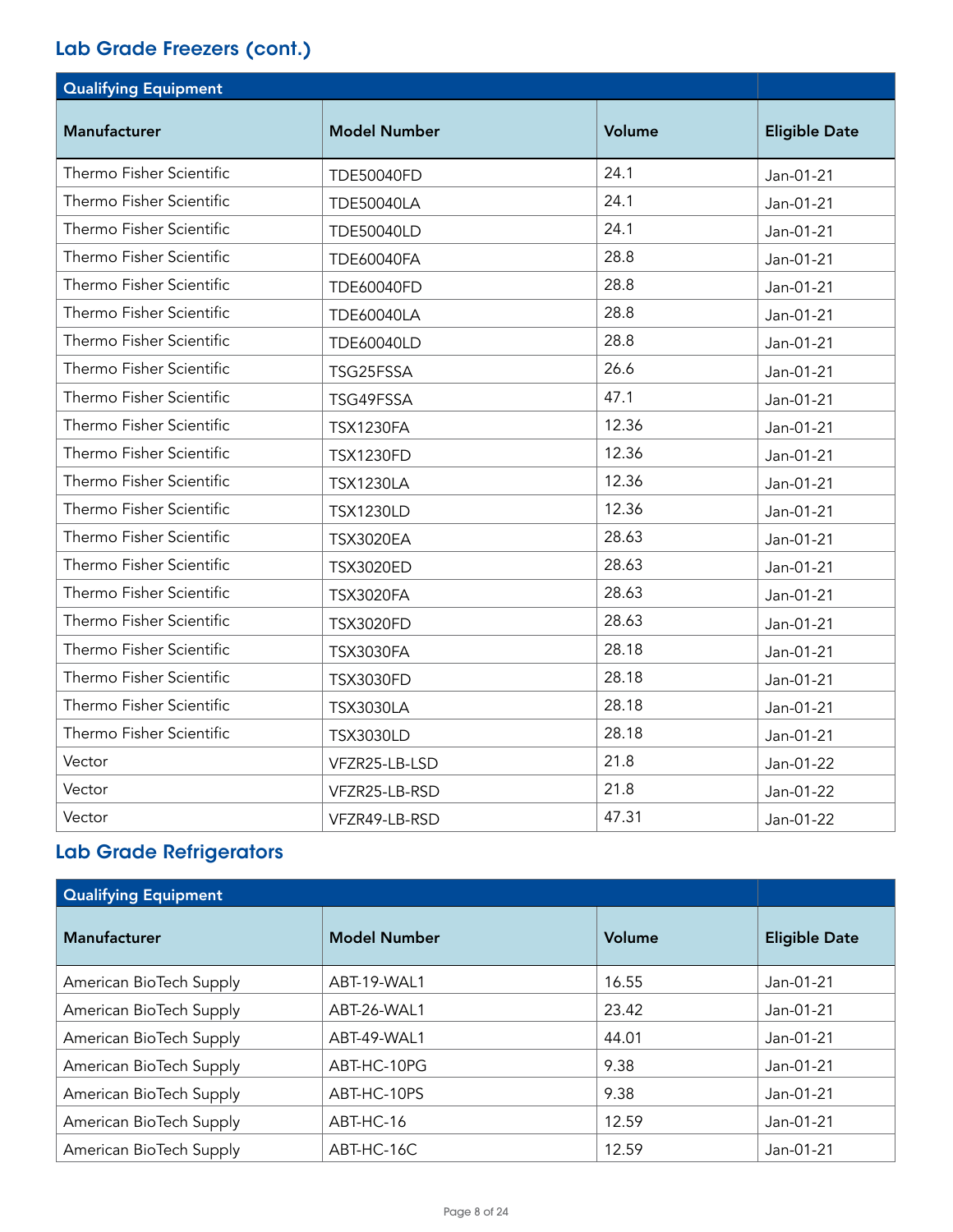| <b>Qualifying Equipment</b> |                     |        |                      |
|-----------------------------|---------------------|--------|----------------------|
| <b>Manufacturer</b>         | <b>Model Number</b> | Volume | <b>Eligible Date</b> |
| American BioTech Supply     | ABT-HC-16C-TS       | 12.59  | Jan-01-21            |
| American BioTech Supply     | ABT-HC-16-TS        | 12.59  | Jan-01-21            |
| American BioTech Supply     | ABT-HC-19           | 16.55  | Jan-01-21            |
| American BioTech Supply     | ABT-HC-19C          | 16.55  | Jan-01-21            |
| American BioTech Supply     | ABT-HC-19C-TS       | 16.55  | Jan-01-21            |
| American BioTech Supply     | ABT-HC-19-LH        | 16.55  | Jan-01-21            |
| American BioTech Supply     | ABT-HC-19-TS        | 16.55  | Jan-01-21            |
| American BioTech Supply     | ABT-HC-19-TS-LH     | 16.55  | Jan-01-21            |
| American BioTech Supply     | ABT-HC-23           | 18     | Jan-01-21            |
| American BioTech Supply     | ABT-HC-23C          | 18     | Jan-01-21            |
| American BioTech Supply     | ABT-HC-23C-TS       | 18     | Jan-01-21            |
| American BioTech Supply     | ABT-HC-23-TS        | 18     | Jan-01-21            |
| American BioTech Supply     | ABT-HC-26           | 23.42  | Jan-01-21            |
| American BioTech Supply     | ABT-HC-26C          | 23.42  | Jan-01-21            |
| American BioTech Supply     | ABT-HC-26C-TS       | 23.42  | Jan-01-21            |
| American BioTech Supply     | ABT-HC-26-TS        | 23.42  | Jan-01-21            |
| American BioTech Supply     | ABT-HC-47           | 45.41  | Jan-01-21            |
| American BioTech Supply     | ABT-HC-47C          | 45.41  | Jan-01-21            |
| American BioTech Supply     | ABT-HC-47C-TS       | 45.41  | Jan-01-21            |
| American BioTech Supply     | ABT-HC-47-TS        | 45.41  | Jan-01-21            |
| American BioTech Supply     | ABT-HC-49           | 44.01  | Jan-01-21            |
| American BioTech Supply     | ABT-HC-49C          | 44.01  | Jan-01-21            |
| American BioTech Supply     | ABT-HC-49C-TS       | 44.01  | Jan-01-21            |
| American BioTech Supply     | ABT-HC-49-TS        | 44.01  | Jan-01-21            |
| American BioTech Supply     | ABT-HC-72           | 65.84  | Jan-01-21            |
| American BioTech Supply     | ABT-HC-72C          | 65.84  | Jan-01-21            |
| American BioTech Supply     | ABT-HC-72C-TS       | 65.84  | Jan-01-21            |
| American BioTech Supply     | ABT-HC-72-TS        | 65.84  | Jan-01-21            |
| American BioTech Supply     | ABT-HC-LS-26        | 23     | Jan-01-21            |
| American BioTech Supply     | PH-ABT-23SG-DJA     | 18     | Jan-01-21            |
| American BioTech Supply     | PH-ABT-HC-10PG      | 9.38   | Jan-01-21            |
| American BioTech Supply     | PH-ABT-HC-10PS      | 9.38   | Jan-01-21            |
| American BioTech Supply     | PH-ABT-S16G-DJA     | 12.59  | Jan-01-21            |
| B Medical Systems S.A.R.L.  | L400                | 14     | Jan-01-22            |
| B Medical Systems S.A.R.L.  | B401                | 15.7   | Jan-01-22            |
| B Medical Systems S.A.R.L.  | P400                | 15.7   | Jan-01-22            |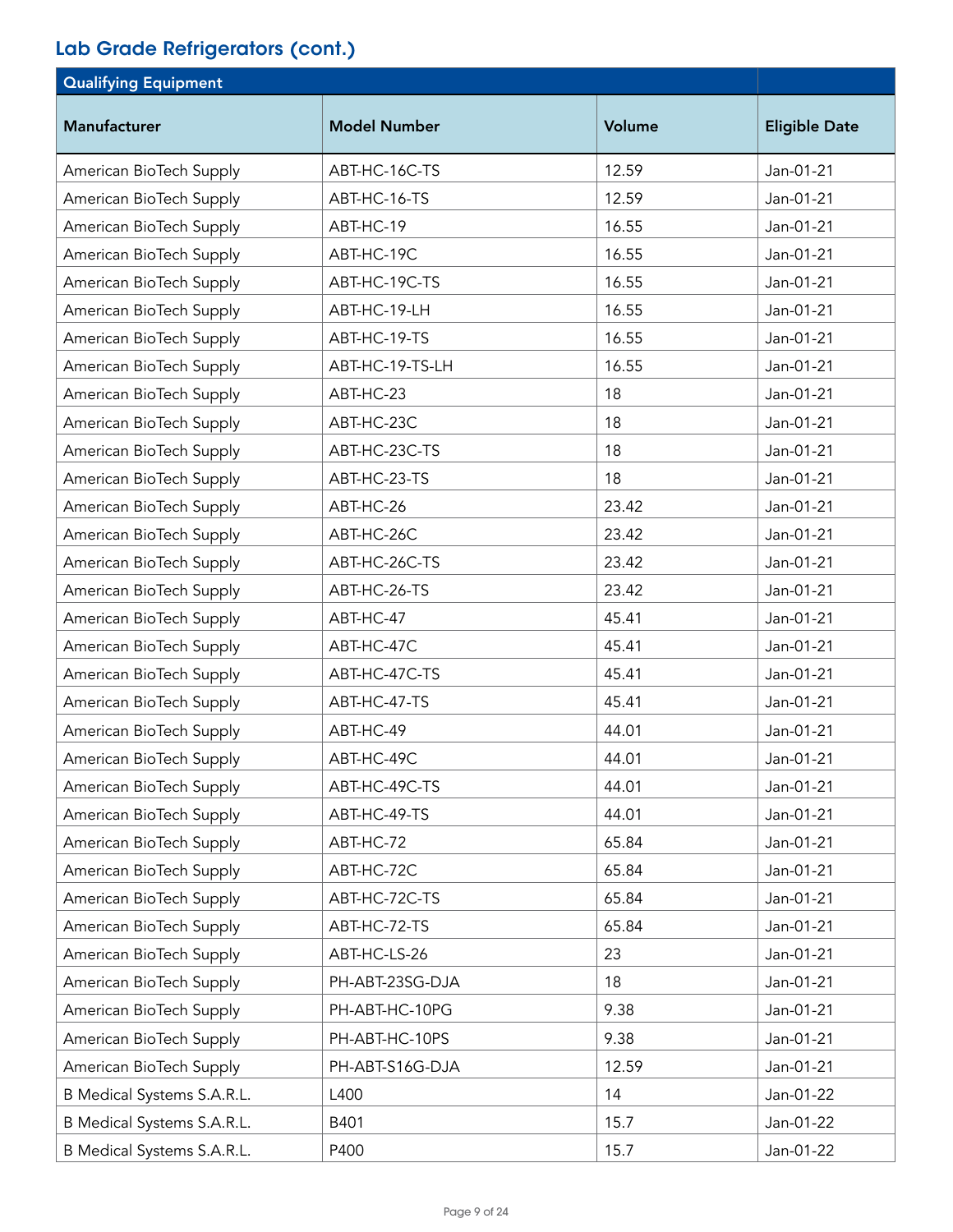| <b>Qualifying Equipment</b> |                     |        |                      |
|-----------------------------|---------------------|--------|----------------------|
| <b>Manufacturer</b>         | <b>Model Number</b> | Volume | <b>Eligible Date</b> |
| B Medical Systems S.A.R.L.  | L500                | 18.5   | Jan-01-22            |
| B Medical Systems S.A.R.L.  | P500                | 21.2   | Jan-01-22            |
| B Medical Systems S.A.R.L.  | B501                | 21.2   | Jan-01-22            |
| B Medical Systems S.A.R.L.  | L700                | 23.1   | Jan-01-22            |
| B Medical Systems S.A.R.L.  | B701                | 26.4   | Jan-01-22            |
| B Medical Systems S.A.R.L.  | P700                | 26.4   | Jan-01-22            |
| B Medical Systems S.A.R.L.  | L900                | 27.8   | Jan-01-22            |
| B Medical Systems S.A.R.L.  | P900                | 30.8   | Jan-01-22            |
| B Medical Systems S.A.R.L.  | B901                | 30.8   | Jan-01-22            |
| Cardinal Health             | CAX1204BA           | 11.95  | Jan-01-22            |
| Cardinal Health             | CAX1204BD           | 11.95  | Jan-01-22            |
| Cardinal Health             | <b>CAX1205GA</b>    | 11.95  | Jan-01-22            |
| Cardinal Health             | <b>CAX1205GD</b>    | 11.95  | Jan-01-22            |
| Cardinal Health             | <b>CAX1205PA</b>    | 11.95  | Jan-01-22            |
| Cardinal Health             | CAX1205PD           | 11.95  | Jan-01-22            |
| Cardinal Health             | <b>CAX1205SA</b>    | 11.95  | Jan-01-22            |
| Cardinal Health             | <b>CAX1205SD</b>    | 11.95  | Jan-01-22            |
| Cardinal Health             | CAX3004BA           | 27.8   | Jan-01-22            |
| Cardinal Health             | CAX3004BD           | 27.8   | Jan-01-22            |
| Cardinal Health             | <b>CAX3005CA</b>    | 27.8   | Jan-01-22            |
| Cardinal Health             | <b>CAX3005CD</b>    | 27.8   | Jan-01-22            |
| Cardinal Health             | CAX3005GA           | 27.8   | Jan-01-22            |
| Cardinal Health             | CAX3005GD           | 27.8   | Jan-01-22            |
| Cardinal Health             | CAX3005PA           | 27.8   | Jan-01-22            |
| Cardinal Health             | <b>CAX3005PD</b>    | 27.8   | Jan-01-22            |
| Cardinal Health             | CAX3005SA           | 27.8   | Jan-01-22            |
| Cardinal Health             | CAX3005SD           | 27.8   | Jan-01-22            |
| Cardinal Health             | CAX4505CA           | 46.36  | Jan-01-22            |
| Cardinal Health             | <b>CAX4505CD</b>    | 46.36  | Jan-01-22            |
| Cardinal Health             | CAX4505GA           | 46.36  | Jan-01-22            |
| Cardinal Health             | <b>CAX4505GD</b>    | 46.36  | Jan-01-22            |
| Cardinal Health             | CAX5004BA           | 48.3   | Jan-01-22            |
| Cardinal Health             | CAX5004BD           | 48.3   | Jan-01-22            |
| Cardinal Health             | <b>CAX5005CA</b>    | 48.3   | Jan-01-22            |
| Cardinal Health             | <b>CAX5005CD</b>    | 48.3   | Jan-01-22            |
| Cardinal Health             | CAX5005GA           | 48.3   | Jan-01-22            |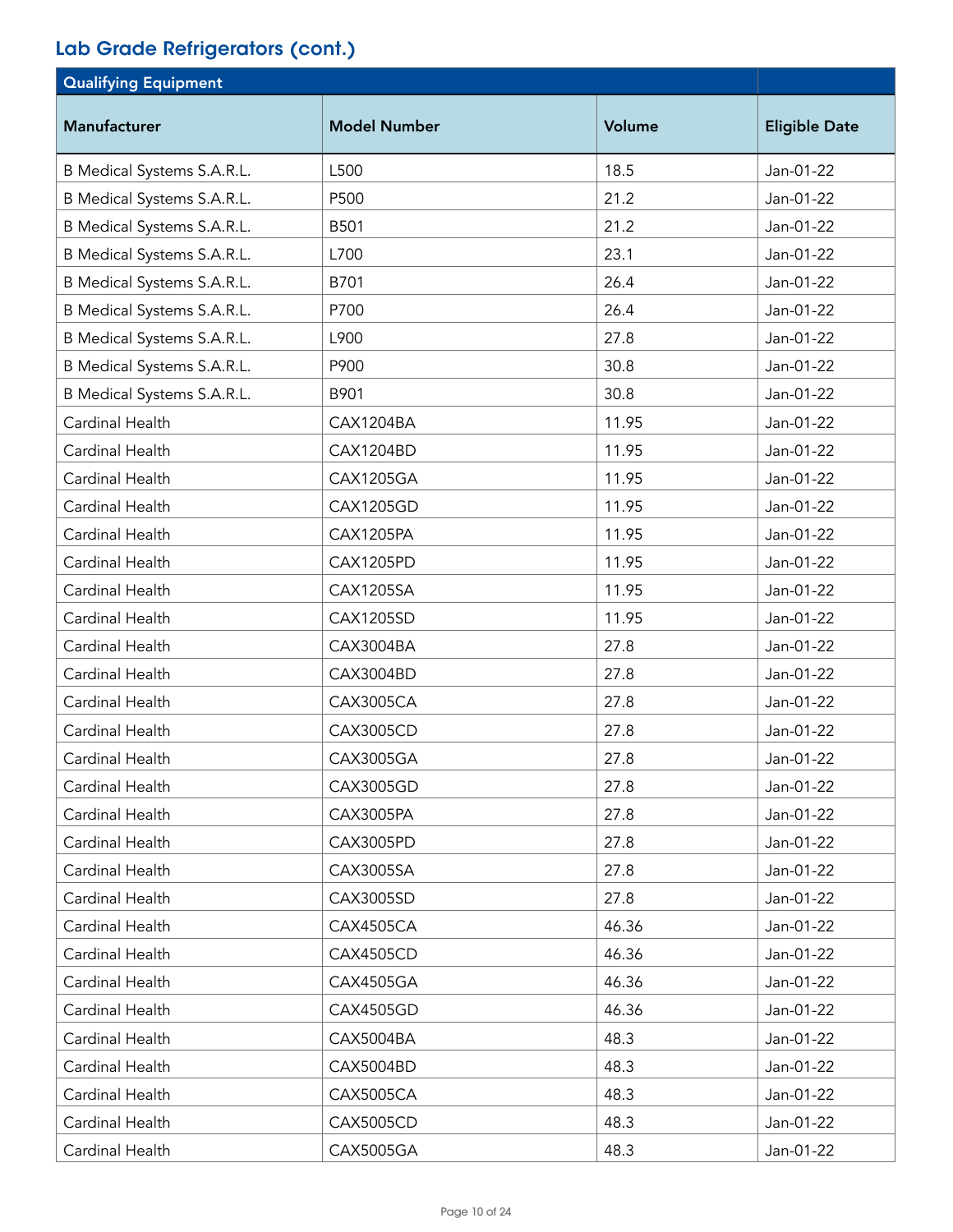| <b>Qualifying Equipment</b> |                     |        |                      |
|-----------------------------|---------------------|--------|----------------------|
| Manufacturer                | <b>Model Number</b> | Volume | <b>Eligible Date</b> |
| Cardinal Health             | <b>CAX5005GD</b>    | 48.3   | Jan-01-22            |
| Cardinal Health             | CAX5005PA           | 48.3   | Jan-01-22            |
| Cardinal Health             | <b>CAX5005PD</b>    | 48.3   | Jan-01-22            |
| Cardinal Health             | CAXC5005SA          | 48.3   | Jan-01-22            |
| Cardinal Health             | CAX5005SD           | 48.3   | Jan-01-22            |
| Cardinal Health             | CH1204BA            | 11.95  | Jan-01-21            |
| Cardinal Health             | CH1204BD            | 11.95  | Jan-01-21            |
| Cardinal Health             | <b>CH1205GA</b>     | 11.95  | Jan-01-21            |
| Cardinal Health             | CH1205GD            | 11.95  | Jan-01-21            |
| Cardinal Health             | CH1205PA            | 11.95  | Jan-01-21            |
| Cardinal Health             | CH1205PD            | 11.95  | Jan-01-21            |
| Cardinal Health             | <b>CH1205SA</b>     | 11.95  | Jan-01-21            |
| Cardinal Health             | CH1205SD            | 11.95  | Jan-01-21            |
| Cardinal Health             | CH2304BA            | 20.6   | Jan-01-21            |
| Cardinal Health             | CH2304BA            | 20.62  | Jan-01-21            |
| Cardinal Health             | CH2304BD            | 20.6   | Jan-01-21            |
| Cardinal Health             | CH2304BD            | 20.62  | Jan-01-21            |
| Cardinal Health             | <b>CH2305CA</b>     | 20.6   | Jan-01-21            |
| Cardinal Health             | <b>CH2305CA</b>     | 20.62  | Jan-01-21            |
| Cardinal Health             | <b>CH2305CD</b>     | 20.6   | Jan-01-21            |
| Cardinal Health             | <b>CH2305CD</b>     | 20.62  | Jan-01-21            |
| Cardinal Health             | <b>CH2305GA</b>     | 20.6   | Jan-01-21            |
| Cardinal Health             | <b>CH2305GA</b>     | 20.62  | Jan-01-21            |
| Cardinal Health             | <b>CH2305GD</b>     | 20.6   | Jan-01-21            |
| Cardinal Health             | <b>CH2305GD</b>     | 20.62  | Jan-01-21            |
| Cardinal Health             | <b>CH2305PA</b>     | 20.6   | Jan-01-21            |
| Cardinal Health             | <b>CH2305PA</b>     | 20.62  | Jan-01-21            |
| Cardinal Health             | <b>CH2305PD</b>     | 20.6   | Jan-01-21            |
| Cardinal Health             | CH2305PD            | 20.62  | Jan-01-21            |
| Cardinal Health             | CH2305SA            | 20.6   | Jan-01-21            |
| Cardinal Health             | CH2305SA            | 20.62  | Jan-01-21            |
| Cardinal Health             | CH2305SD            | 20.6   | Jan-01-21            |
| Cardinal Health             | CH2305SD            | 20.62  | Jan-01-21            |
| Cardinal Health             | CH3004BA            | 27.8   | Jan-01-21            |
| Cardinal Health             | CH3004BD            | 27.8   | Jan-01-21            |
| Cardinal Health             | <b>CH3005CA</b>     | 27.8   | Jan-01-21            |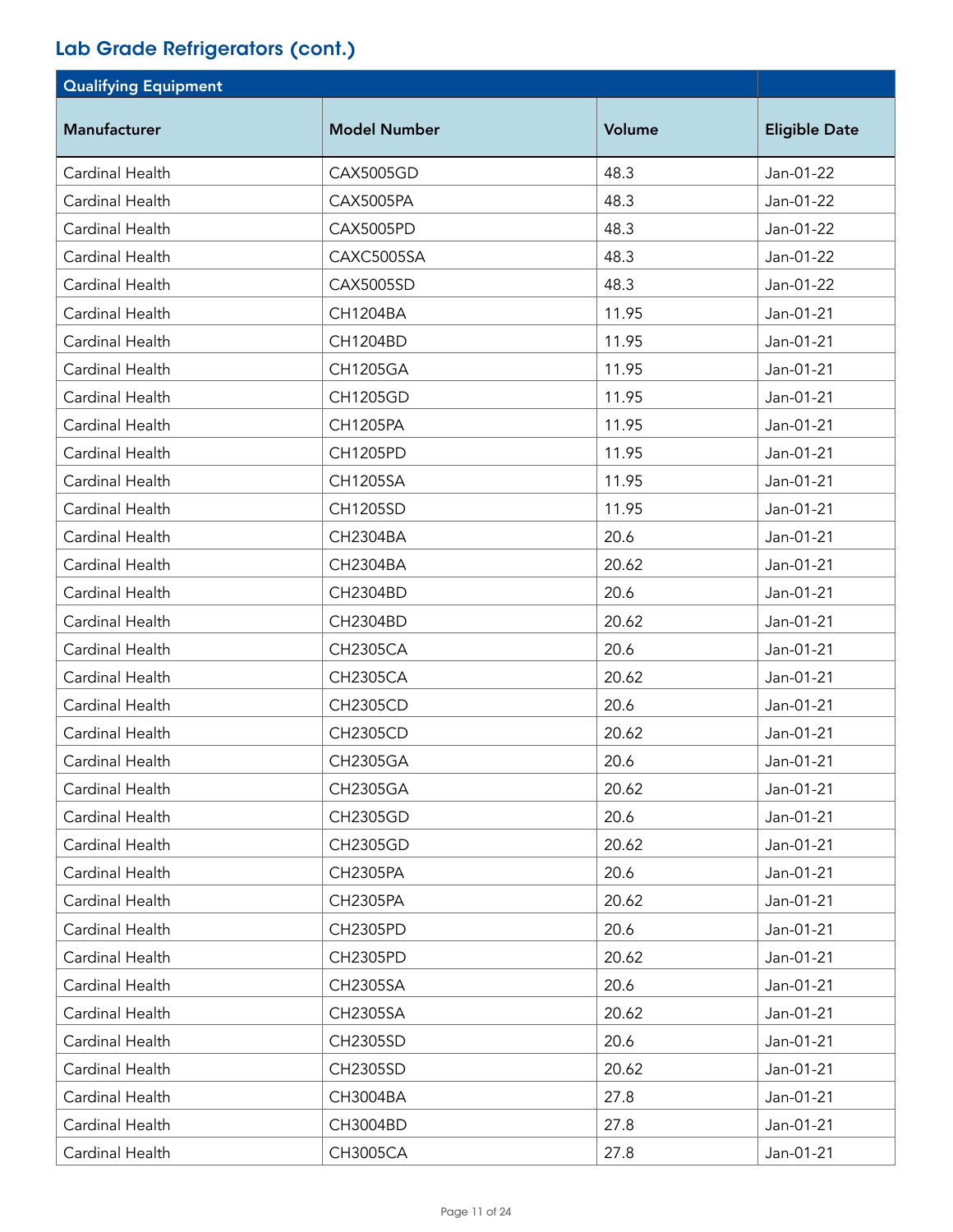| <b>Qualifying Equipment</b> |                     |        |                      |
|-----------------------------|---------------------|--------|----------------------|
| <b>Manufacturer</b>         | <b>Model Number</b> | Volume | <b>Eligible Date</b> |
| Cardinal Health             | <b>CH3005CD</b>     | 27.8   | Jan-01-21            |
| Cardinal Health             | CH3005GA            | 27.8   | Jan-01-21            |
| Cardinal Health             | CH3005GD            | 27.8   | Jan-01-21            |
| Cardinal Health             | CH3005PA            | 27.8   | Jan-01-21            |
| Cardinal Health             | <b>CH3005PD</b>     | 27.8   | Jan-01-21            |
| Cardinal Health             | <b>CH3005SA</b>     | 27.8   | Jan-01-21            |
| Cardinal Health             | CH3005SD            | 27.8   | Jan-01-21            |
| Cardinal Health             | <b>CH4505CA</b>     | 46.36  | Jan-01-21            |
| Cardinal Health             | <b>CH4505CD</b>     | 46.36  | Jan-01-21            |
| Cardinal Health             | CH4505GA            | 46.36  | Jan-01-21            |
| Cardinal Health             | CH4505GD            | 46.36  | Jan-01-21            |
| Cardinal Health             | CH5004BA            | 48.3   | Jan-01-21            |
| Cardinal Health             | <b>CH5004BD</b>     | 48.3   | Jan-01-21            |
| Cardinal Health             | <b>CH5005CA</b>     | 48.3   | Jan-01-21            |
| Cardinal Health             | <b>CH5005CD</b>     | 48.3   | Jan-01-21            |
| Cardinal Health             | <b>CH5005GA</b>     | 48.3   | Jan-01-21            |
| Cardinal Health             | <b>CH5005GD</b>     | 48.3   | Jan-01-21            |
| Cardinal Health             | <b>CH5005PA</b>     | 48.3   | Jan-01-21            |
| Cardinal Health             | <b>CH5005PD</b>     | 48.3   | Jan-01-21            |
| Cardinal Health             | <b>CH5005SA</b>     | 48.3   | Jan-01-21            |
| Cardinal Health             | <b>CH5005SD</b>     | 48.3   | Jan-01-21            |
| Cardinal Healthcare         | CHG12RPGA           | 9.11   | Jan-01-21            |
| Cardinal Healthcare         | CHG25RPGA           | 23.65  | Jan-01-21            |
| Cardinal Healthcare         | CHG25RPSA           | 23.65  | Jan-01-21            |
| Cardinal Healthcare         | CHG25RSGA           | 23.65  | Jan-01-21            |
| Cardinal Healthcare         | CHG25RSSA           | 23.65  | Jan-01-21            |
| Cardinal Healthcare         | CHG30CPGA           | 26.2   | Jan-01-21            |
| Cardinal Healthcare         | CHG30CSGA           | 26.2   | Jan-01-21            |
| Cardinal Healthcare         | CHG30RPGA           | 26.2   | Jan-01-21            |
| Cardinal Healthcare         | CHG30RPSA           | 26.2   | Jan-01-21            |
| Cardinal Healthcare         | CHG30RSGA           | 26.2   | Jan-01-21            |
| Cardinal Healthcare         | CHG30RSSA           | 26.2   | Jan-01-21            |
| Cardinal Healthcare         | CHG45CPLA           | 45.88  | Jan-01-21            |
| Cardinal Healthcare         | CHG45CSLA           | 45.88  | Jan-01-21            |
| Cardinal Healthcare         | CHG45RPLA           | 45.88  | Jan-01-21            |
| Cardinal Healthcare         | CHG45RSLA           | 45.88  | Jan-01-21            |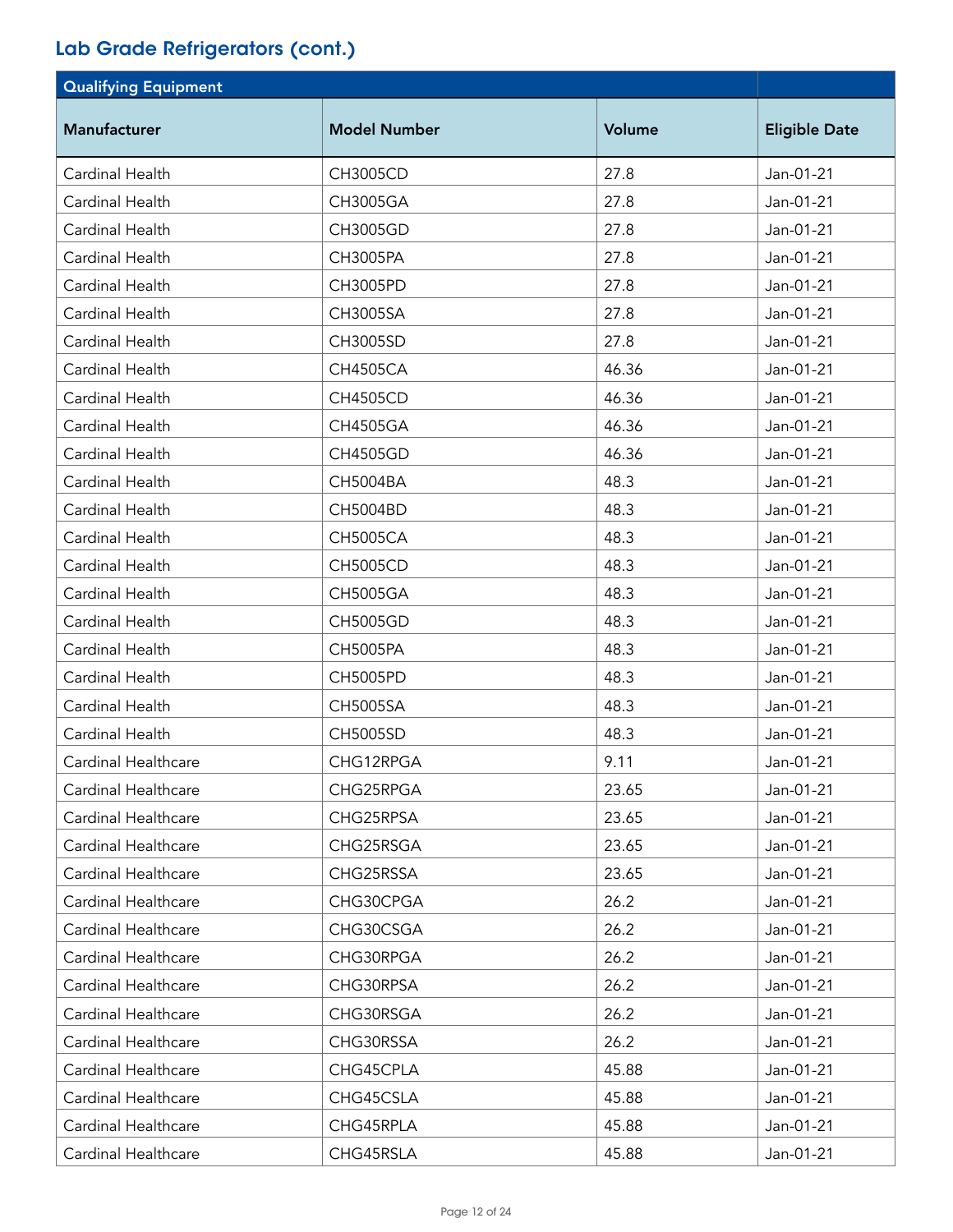| <b>Qualifying Equipment</b> |                     |        |                      |
|-----------------------------|---------------------|--------|----------------------|
| <b>Manufacturer</b>         | <b>Model Number</b> | Volume | <b>Eligible Date</b> |
| Cardinal Healthcare         | CHG49CPGA           | 47.75  | Jan-01-21            |
| Cardinal Healthcare         | CHG49CSGA           | 47.75  | Jan-01-21            |
| Cardinal Healthcare         | CHG49RPGA           | 47.75  | Jan-01-21            |
| Cardinal Healthcare         | CHG49RPSA           | 47.75  | Jan-01-21            |
| Cardinal Healthcare         | CHG49RSGA           | 47.75  | Jan-01-21            |
| Cardinal Healthcare         | CHG49RSSA           | 47.75  | Jan-01-21            |
| Cardinal Healthcare         | CHG72CPGA           | 70.68  | Jan-01-21            |
| Cardinal Healthcare         | CHG72CSGA           | 70.68  | Jan-01-21            |
| Cardinal Healthcare         | CHG72RPGA           | 70.68  | Jan-01-21            |
| Cardinal Healthcare         | CHG72RSGA           | 70.68  | Jan-01-21            |
| DAI                         | DAI-HC-16           | 12.59  | Jan-01-21            |
| DAI                         | DAI-HC-16C          | 12.59  | Jan-01-21            |
| DAI                         | DAI-HC-16C-TS       | 12.59  | Jan-01-21            |
| DAI                         | DAI-HC-16-TS        | 12.59  | Jan-01-21            |
| DAI                         | DAI-HC-23           | 18     | Jan-01-21            |
| DAI                         | DAI-HC-23C          | 18     | Jan-01-21            |
| DAI                         | DAI-HC-23C-TS       | 18     | Jan-01-21            |
| DAI                         | DAI-HC-23-TS        | 18     | Jan-01-21            |
| Desmon                      | DS-PGH09GBBPCBHE-A  | 32.28  | Jan-01-21            |
| Desmon                      | DS-PGH09GSSPCBHE-A  | 32.28  | Jan-01-21            |
| Desmon                      | DS-PGH14GBBPCBHE-A  | 47.31  | Jan-01-21            |
| Desmon                      | DS-PGH14GSSPCBHE-A  | 47.31  | Jan-01-21            |
| Desmon                      | DS-PGH14SBBPCBHE-A  | 47.31  | Jan-01-21            |
| Desmon                      | DS-PGH14SSSPCBHE-A  | 47.31  | Jan-01-21            |
| Desmon                      | DS-PGH21GBBPCBHE-A  | 72.94  | Jan-01-21            |
| Desmon                      | DS-PGH21GSSPCBHE-A  | 72.94  | Jan-01-21            |
| Desmon                      | DS-PGM07CSSPCBHE-A  | 21.8   | Jan-01-21            |
| Desmon                      | DS-PGM07GBBPCBHE-A  | 21.8   | Jan-01-21            |
| Desmon                      | DS-PGM09CBBPCBHE-A  | 32.28  | Jan-01-21            |
| Desmon                      | DS-PGM09CSSPCBHE-A  | 32.28  | Jan-01-21            |
| Desmon                      | DS-PGM09GBBPCBHE-A  | 32.28  | Jan-01-21            |
| Desmon                      | DS-PGM09GSSPCBHE-A  | 32.28  | Jan-01-21            |
| Desmon                      | DS-PGM14CBBPCBHE-A  | 47.31  | Jan-01-21            |
| Desmon                      | DS-PGM14CSSPCBHE-A  | 47.31  | Jan-01-21            |
| Desmon                      | DS-PGM14GBBPCBHE-A  | 47.31  | Jan-01-21            |
| Desmon                      | DS-PGM14GSSPCBHE-A  | 47.31  | Jan-01-21            |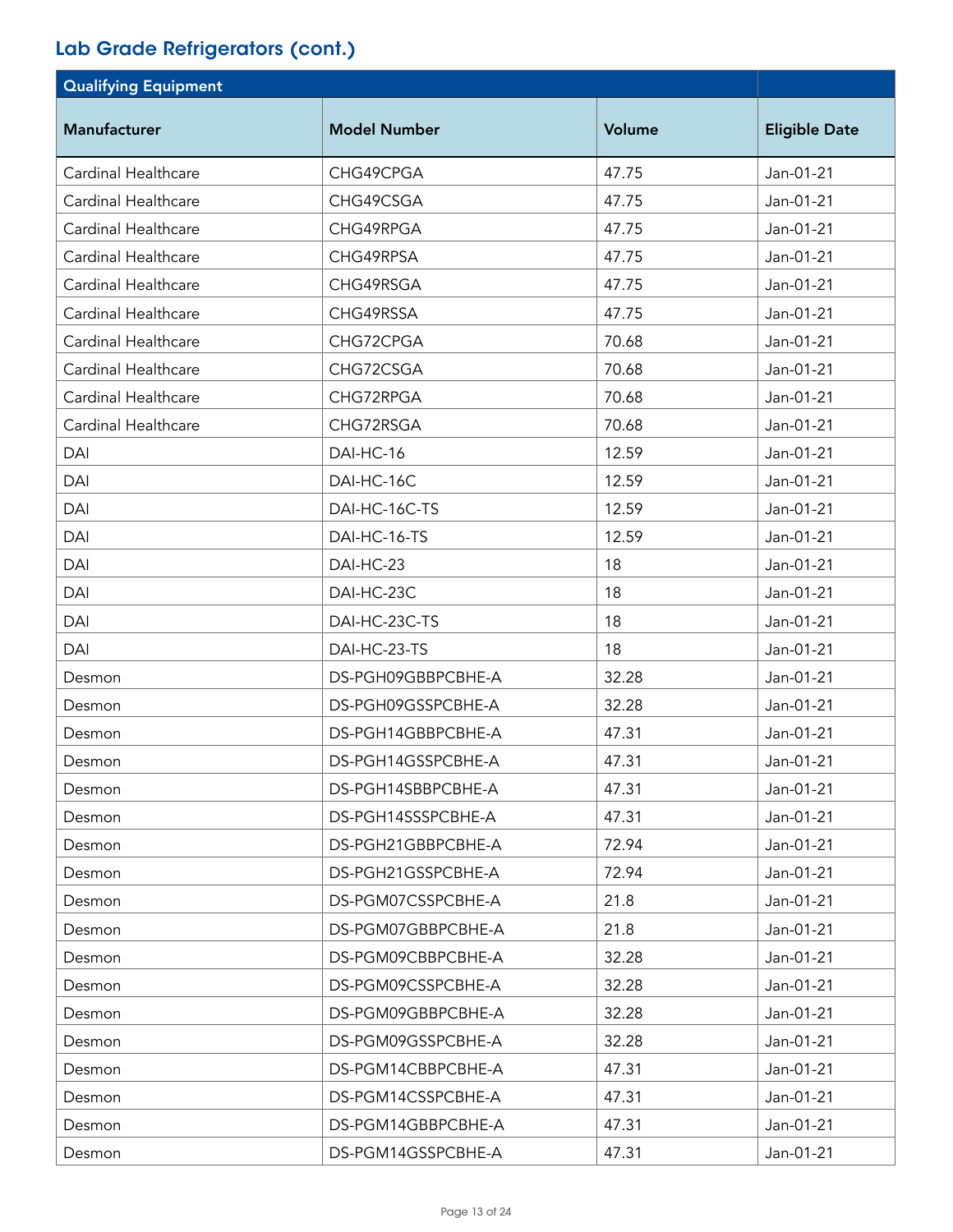| <b>Qualifying Equipment</b> |                     |        |                      |
|-----------------------------|---------------------|--------|----------------------|
| <b>Manufacturer</b>         | <b>Model Number</b> | Volume | <b>Eligible Date</b> |
| Desmon                      | DS-PGM14SBBPCBHE-A  | 47.09  | Jan-01-21            |
| Desmon                      | DS-PGM14SSSPCBHE-A  | 47.09  | Jan-01-21            |
| Desmon                      | DS-PGM21GBBPCBHE-A  | 72.94  | Jan-01-21            |
| Desmon                      | DS-PGM21GSSPCBHE-A  | 72.94  | Jan-01-21            |
| Desmon                      | DS-PSM04GBBPCBHE-A  | 11.85  | Jan-01-21            |
| Desmon                      | LABCR49CF-PG        | 47.31  | Jan-01-21            |
| Desmon                      | LABR12CF-PG         | 11.85  | Jan-01-21            |
| Desmon                      | LABR25CF-SG         | 21.8   | Jan-01-21            |
| Desmon                      | LABR30CF-PG         | 32.28  | Jan-01-21            |
| Desmon                      | LABR45CF-PG         | 47.09  | Jan-01-21            |
| Desmon                      | LABR49CF-SG         | 47.31  | Jan-01-21            |
| Desmon                      | LABR72CF-PG         | 72.94  | Jan-01-21            |
| Fisher Brand                | FBG12RPGA           | 9.11   | Jan-01-21            |
| Fisher Brand                | FBG25RPGA           | 23.65  | Jan-01-21            |
| Fisher Brand                | FBG25RPSA           | 23.65  | Jan-01-21            |
| Fisher Brand                | FBG25RSGA           | 23.65  | Jan-01-21            |
| Fisher Brand                | FBG25RSSA           | 23.65  | Jan-01-21            |
| Fisher Brand                | FBG30CPGA           | 26.2   | Jan-01-21            |
| Fisher Brand                | FBG30CSGA           | 26.2   | Jan-01-21            |
| Fisher Brand                | FBG30RPGA           | 26.2   | Jan-01-21            |
| Fisher Brand                | FBG30RPSA           | 26.2   | Jan-01-21            |
| Fisher Brand                | FBG30RSGA           | 26.2   | Jan-01-21            |
| Fisher Brand                | FBG30RSSA           | 26.2   | Jan-01-21            |
| Fisher Brand                | FBG45CPLA           | 45.88  | Jan-01-21            |
| Fisher Brand                | FBG45CSLA           | 45.88  | Jan-01-21            |
| Fisher Brand                | FBG45RPLA           | 45.88  | Jan-01-21            |
| Fisher Brand                | FBG45RSLA           | 45.88  | Jan-01-21            |
| Fisher Brand                | FBG49CPGA           | 47.75  | Jan-01-21            |
| Fisher Brand                | FBG49CSGA           | 47.75  | Jan-01-21            |
| Fisher Brand                | FBG49RPGA           | 47.75  | Jan-01-21            |
| Fisher Brand                | FBG49RPSA           | 47.75  | Jan-01-21            |
| Fisher Brand                | FBG49RSGA           | 47.75  | Jan-01-21            |
| Fisher Brand                | FBG49RSSA           | 47.75  | Jan-01-21            |
| Fisher Brand                | FBG72CPGA           | 70.68  | Jan-01-21            |
| Fisher Brand                | FBG72CSGA           | 70.68  | Jan-01-21            |
| Fisher Brand                | FBG72RPGA           | 70.68  | Jan-01-21            |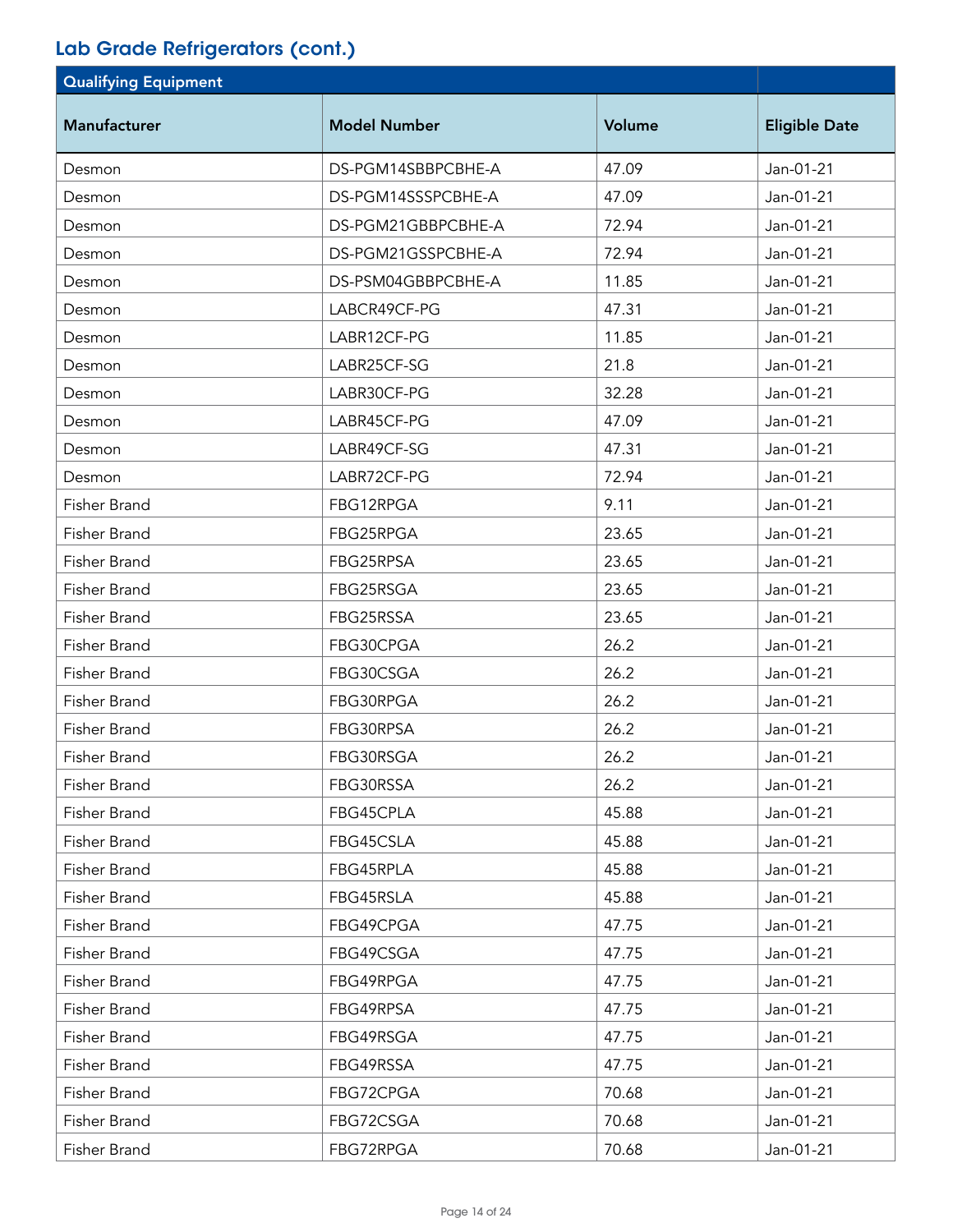| <b>Qualifying Equipment</b> |                     |        |                      |
|-----------------------------|---------------------|--------|----------------------|
| <b>Manufacturer</b>         | <b>Model Number</b> | Volume | <b>Eligible Date</b> |
| Fisher Brand                | FBG72RSGA           | 70.68  | Jan-01-21            |
| Follett                     | REFADV25-LB-R00G    | 21.8   | Jan-01-22            |
| Haier                       | <b>HYC-390F</b>     | 12.41  | Jan-01-21            |
| Haier                       | <b>HYC-410</b>      | 14.37  | Jan-01-22            |
| <b>Helmer Scientific</b>    | <b>HBR113-GX</b>    | 12.25  | Jan-01-22            |
| <b>Helmer Scientific</b>    | <b>HPR113-GX</b>    | 12.25  | Jan-01-22            |
| <b>Helmer Scientific</b>    | <b>HBR120-GX</b>    | 18.9   | Jan-01-22            |
| <b>Helmer Scientific</b>    | <b>HPR120-GX</b>    | 18.9   | Jan-01-22            |
| <b>Helmer Scientific</b>    | <b>HBR125-GX</b>    | 23.9   | Jan-01-22            |
| <b>Helmer Scientific</b>    | <b>HPR125-GX</b>    | 23.9   | Jan-01-22            |
| <b>Helmer Scientific</b>    | <b>HBR245-GX</b>    | 42.8   | Jan-01-22            |
| <b>Helmer Scientific</b>    | <b>HPR245-GX</b>    | 42.8   | Jan-01-22            |
| <b>Helmer Scientific</b>    | <b>HBR256-GX</b>    | 53.85  | Jan-01-22            |
| <b>Helmer Scientific</b>    | <b>HPR256-GX</b>    | 53.85  | Jan-01-22            |
| <b>Helmer Scientific</b>    | iBR113-GX           | 12.25  | Jan-01-22            |
| <b>Helmer Scientific</b>    | iPR113-GX           | 12.25  | Jan-01-22            |
| <b>Helmer Scientific</b>    | iBR120-GX           | 18.9   | Jan-01-22            |
| <b>Helmer Scientific</b>    | iPR120-GX           | 18.9   | Jan-01-22            |
| <b>Helmer Scientific</b>    | iBR125-GX           | 23.9   | Jan-01-22            |
| Helmer Scientific           | iPR125-GX           | 23.9   | Jan-01-22            |
| Helmer Scientific           | iBR245-GX           | 42.8   | Jan-01-22            |
| Helmer Scientific           | iPR245-GX           | 42.8   | Jan-01-22            |
| Helmer Scientific           | iBR256-GX           | 53.85  | Jan-01-22            |
| <b>Helmer Scientific</b>    | iPR256-GX           | 53.85  | Jan-01-22            |
| <b>Helmer Scientific</b>    | <b>HLR113-GX</b>    | 12.25  | Jan-01-21            |
| Helmer Scientific           | <b>HLR120-GX</b>    | 18.9   | Jan-01-21            |
| Helmer Scientific           | <b>HLR125-GX</b>    | 23.9   | Jan-01-21            |
| Helmer Scientific           | <b>HLR245-GX</b>    | 42.8   | Jan-01-21            |
| <b>Helmer Scientific</b>    | <b>HLR256-GX</b>    | 53.85  | Jan-01-21            |
| Helmer Scientific           | ILR113-GX           | 12.25  | Jan-01-21            |
| Helmer Scientific           | iLR120-GX           | 18.9   | Jan-01-21            |
| Helmer Scientific           | iLR125-GX           | 23.9   | Jan-01-21            |
| Helmer Scientific           | iLR245-GX           | 42.8   | Jan-01-21            |
| Helmer Scientific           | iLR256-GX           | 53.85  | Jan-01-21            |
| Horizon Scientific          | HS-HC-CHR-R-19-G-P  | 16.55  | Jan-01-21            |
| Horizon Scientific          | HS-HC-CHR-R-19-G-TS | 16.55  | Jan-01-21            |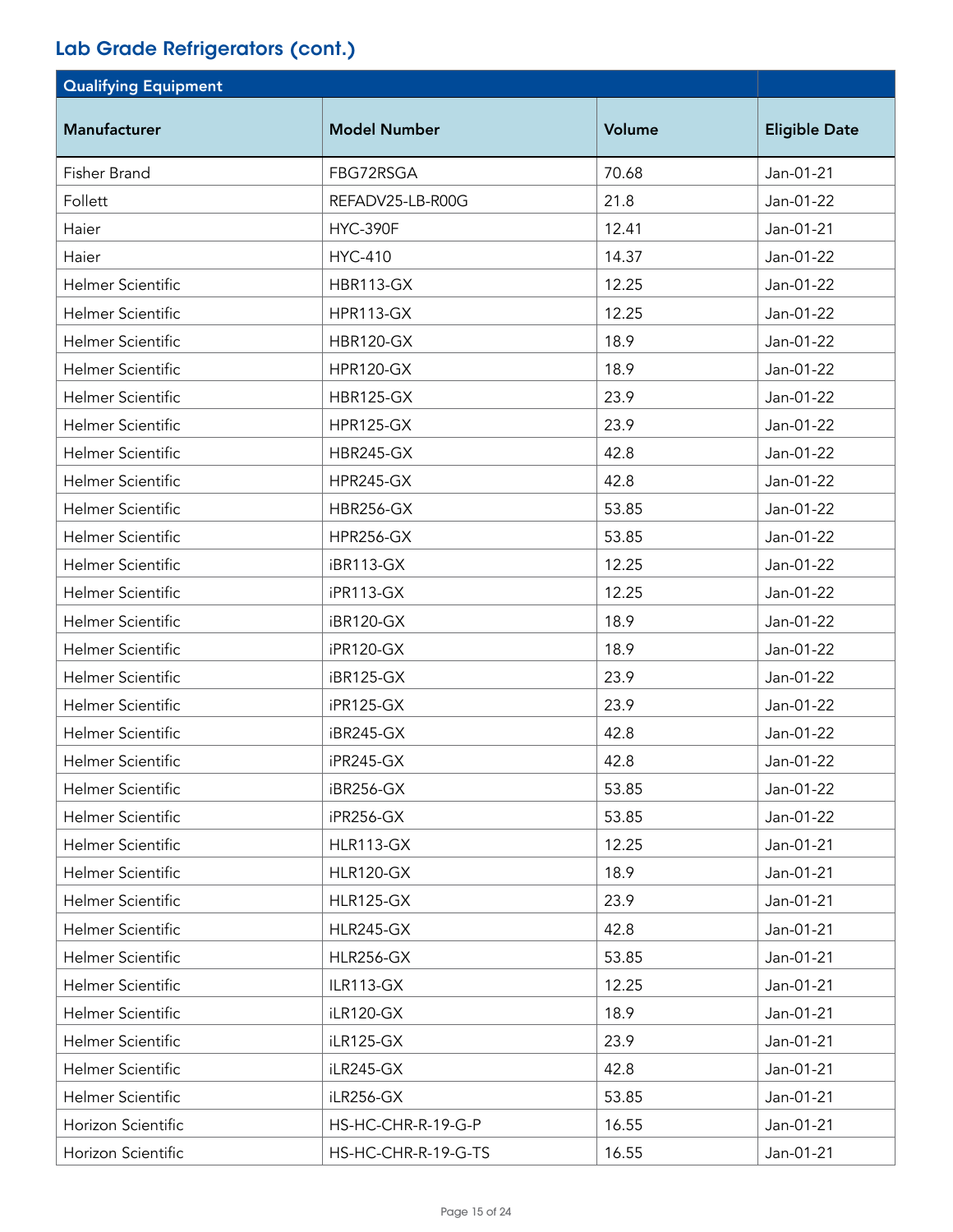| <b>Qualifying Equipment</b> |                           |        |                      |
|-----------------------------|---------------------------|--------|----------------------|
| <b>Manufacturer</b>         | <b>Model Number</b>       | Volume | <b>Eligible Date</b> |
| Horizon Scientific          | HS-HC-CHR-R-26-G-P        | 23.42  | Jan-01-21            |
| Horizon Scientific          | HS-HC-CHR-R-26-G-TS       | 23.42  | Jan-01-21            |
| Horizon Scientific          | HS-HC-CHR-R-47-G-P        | 45.41  | Jan-01-21            |
| Horizon Scientific          | HS-HC-CHR-R-47-G-TS       | 45.41  | Jan-01-21            |
| Horizon Scientific          | HS-HC-CHR-R-49-G-P        | 44.01  | Jan-01-21            |
| Horizon Scientific          | HS-HC-CHR-R-49-G-TS       | 44.01  | Jan-01-21            |
| Horizon Scientific          | HS-HC-CHR-R-72-G-P        | 65.84  | Jan-01-21            |
| Horizon Scientific          | HS-HC-CHR-R-72-G-TS       | 65.84  | Jan-01-21            |
| Horizon Scientific          | HS-HC-LAB-R-10.5-G-P      | 9.38   | Jan-01-21            |
| Horizon Scientific          | HS-HC-LAB-R-10.5-S-P      | 9.38   | Jan-01-21            |
| Horizon Scientific          | HS-HC-LAB-R-19-G-P        | 16.55  | Jan-01-21            |
| Horizon Scientific          | HS-HC-LAB-R-19-G-P-LH     | 16.55  | Jan-01-21            |
| Horizon Scientific          | HS-HC-LAB-R-19-G-TS       | 16.55  | Jan-01-21            |
| Horizon Scientific          | HS-HC-LAB-R-19-G-TS-LH    | 16.55  | Jan-01-21            |
| Horizon Scientific          | HS-HC-LAB-R-26-G-B-IM     | 23     | Jan-01-21            |
| Horizon Scientific          | HS-HC-LAB-R-26-G-P        | 23.42  | Jan-01-21            |
| Horizon Scientific          | HS-HC-LAB-R-26-G-TS       | 23.42  | Jan-01-21            |
| Horizon Scientific          | HS-HC-LAB-R-47-G-P        | 45.41  | Jan-01-21            |
| Horizon Scientific          | HS-HC-LAB-R-47-G-TS       | 45.41  | Jan-01-21            |
| Horizon Scientific          | HS-HC-LAB-R-49-G-P        | 44.01  | Jan-01-21            |
| Horizon Scientific          | HS-HC-LAB-R-49-G-TS       | 44.01  | Jan-01-21            |
| Horizon Scientific          | HS-HC-LAB-R-72-G-P        | 65.84  | Jan-01-21            |
| Horizon Scientific          | HS-HC-LAB-R-72-G-TS       | 65.84  | Jan-01-21            |
| Horizon Scientific          | NLS-HC-LAB-R-49-SS-G-BDIA | 44.01  | Jan-01-21            |
| Horizon Scientific          | NLS-HC-LAB-R-49-SS-S-BDIA | 44.01  | Jan-01-21            |
| Horizon Scientific          | NSBDR261SSS/0             | 24.87  | Jan-01-21            |
| Horizon Scientific          | NSWDR231WWG/0             | 19.66  | Jan-01-21            |
| Horizon Scientific          | NSWDR492WWG/0             | 45.26  | Jan-01-21            |
| K2 Scientific               | K210GDR-SL                | 9.2    | Jan-01-22            |
| K2 Scientific               | K210SDR-SL                | 9.1    | Jan-01-22            |
| K2 Scientific               | K212GDR                   | 11.85  | Jan-01-22            |
| K <sub>2</sub> Scientific   | K225GDR                   | 21.8   | Jan-01-22            |
| K2 Scientific               | K225GDR-SS                | 21.8   | Jan-01-22            |
| K <sub>2</sub> Scientific   | K225SDR                   | 21.8   | Jan-01-22            |
| K2 Scientific               | K225SDR-SS                | 21.8   | Jan-01-22            |
| K2 Scientific               | K230GDR                   | 32.28  | Jan-01-22            |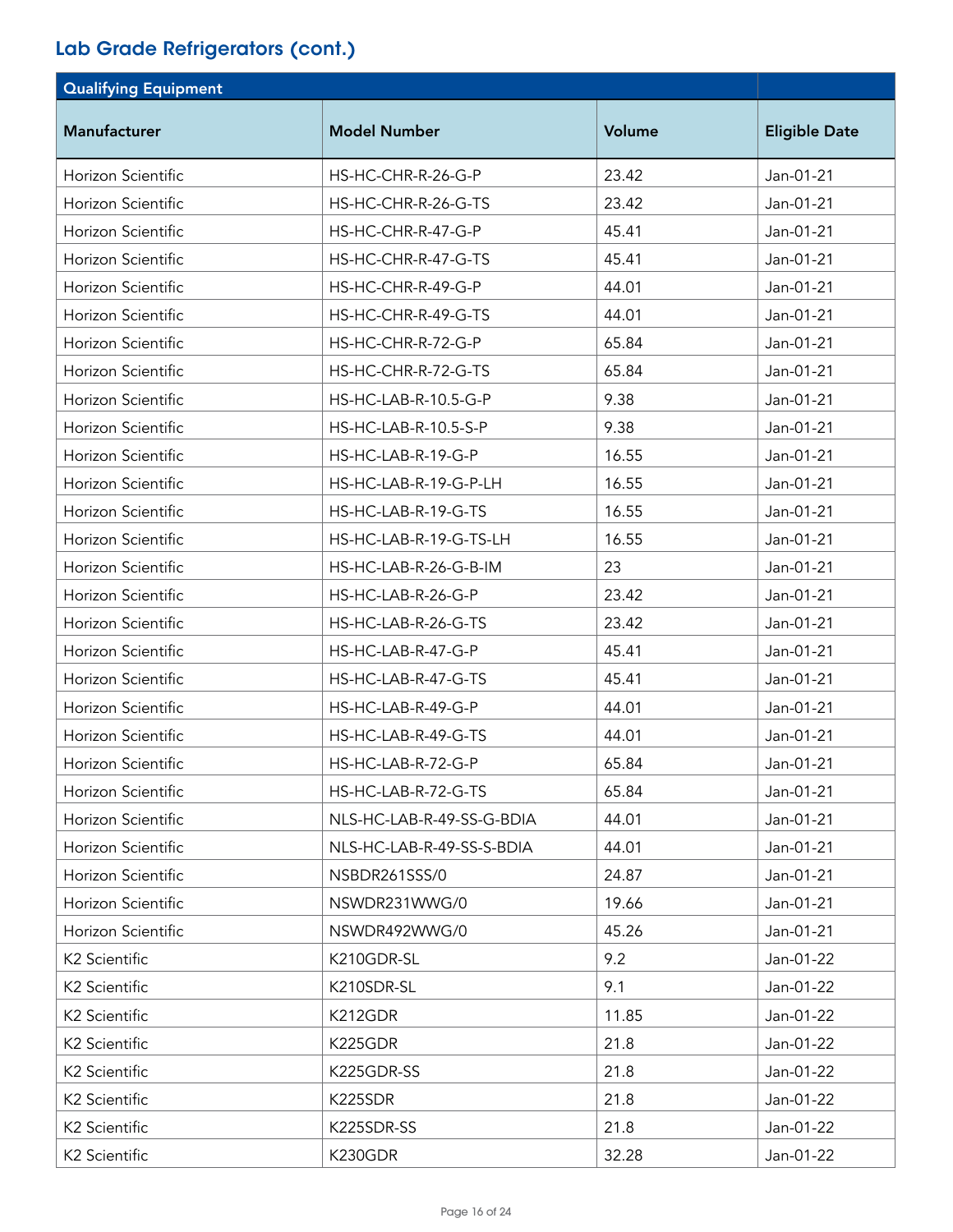| <b>Qualifying Equipment</b> |                     |        |                      |
|-----------------------------|---------------------|--------|----------------------|
| <b>Manufacturer</b>         | <b>Model Number</b> | Volume | <b>Eligible Date</b> |
| K2 Scientific               | K230GDR-C           | 32.28  | Jan-01-22            |
| K2 Scientific               | K230GDR-SS          | 32.28  | Jan-01-22            |
| K2 Scientific               | K230GDR-SSC         | 32.28  | Jan-01-22            |
| K2 Scientific               | K230SDR             | 32.28  | Jan-01-22            |
| K2 Scientific               | K230SDR-SS          | 32.28  | Jan-01-22            |
| K2 Scientific               | K249GDR             | 47.31  | Jan-01-22            |
| K2 Scientific               | K249GDR-C           | 47.31  | Jan-01-22            |
| K2 Scientific               | K249GDR-SD          | 47.09  | Jan-01-22            |
| K2 Scientific               | K249GDR-SDC         | 47.31  | Jan-01-22            |
| K2 Scientific               | K249GDR-SDSS        | 47.31  | Jan-01-22            |
| K2 Scientific               | K249GDR-SDSSC       | 47.31  | Jan-01-22            |
| K2 Scientific               | K249GDR-SS          | 47.31  | Jan-01-22            |
| K2 Scientific               | K249GDR-SSC         | 47.31  | Jan-01-22            |
| K2 Scientific               | K249SDR             | 47.31  | Jan-01-22            |
| K2 Scientific               | K249SDR-SS          | 47.31  | Jan-01-22            |
| K2 Scientific               | K272GDR             | 72.94  | Jan-01-22            |
| K2 Scientific               | K272GDR-SS          | 72.94  | Jan-01-22            |
| Lab Research Prodcuts       | LRP-HC-16C          | 12.59  | Jan-01-21            |
| Lab Research Prodcuts       | LRP-HC-16-TS        | 12.59  | Jan-01-21            |
| Lab Research Products       | LRP-HC-10G          | 9.38   | Jan-01-21            |
| Lab Research Products       | LRP-HC-10S          | 9.38   | Jan-01-21            |
| Lab Research Products       | LRP-HC-16           | 12.59  | Jan-01-21            |
| Lab Research Products       | LRP-HC-16C-TS       | 12.59  | Jan-01-21            |
| Lab Research Products       | LRP-HC-16-TS-ETL    | 12.59  | Jan-01-21            |
| Lab Research Products       | LRP-HC-19           | 16.55  | Jan-01-21            |
| Lab Research Products       | LRP-HC-19C          | 16.55  | Jan-01-21            |
| Lab Research Products       | LRP-HC-19C-TS       | 16.55  | Jan-01-21            |
| Lab Research Products       | LRP-HC-19-LH        | 16.55  | Jan-01-21            |
| Lab Research Products       | LRP-HC-19-TS        | 16.55  | Jan-01-21            |
| Lab Research Products       | LRP-HC-19-TS-LH     | 16.55  | Jan-01-21            |
| Lab Research Products       | LRP-HC-23           | 18     | Jan-01-21            |
| Lab Research Products       | LRP-HC-23C          | 18     | Jan-01-21            |
| Lab Research Products       | LRP-HC-23C-TS       | 18     | Jan-01-21            |
| Lab Research Products       | LRP-HC-23-TS        | 18     | Jan-01-21            |
| Lab Research Products       | LRP-HC-23-TS-ETL    | 18     | Jan-01-21            |
| Lab Research Products       | LRP-HC-26           | 23.42  | Jan-01-21            |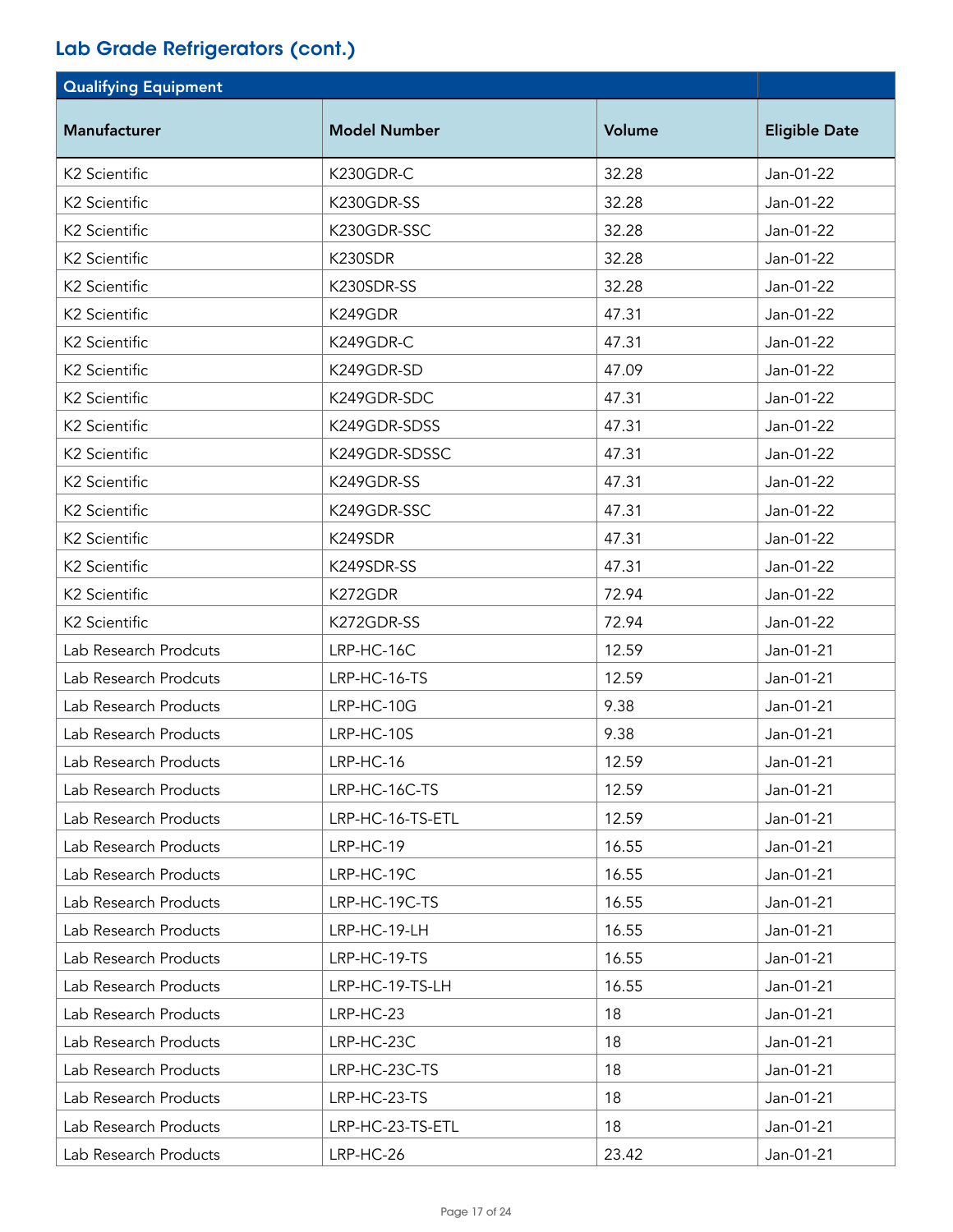| <b>Qualifying Equipment</b> |                     |        |                      |
|-----------------------------|---------------------|--------|----------------------|
| <b>Manufacturer</b>         | <b>Model Number</b> | Volume | <b>Eligible Date</b> |
| Lab Research Products       | LRP-HC-26C          | 23.42  | Jan-01-21            |
| Lab Research Products       | LRP-HC-26C-TS       | 23.42  | Jan-01-21            |
| Lab Research Products       | LRP-HC-26-TS        | 23.42  | Jan-01-21            |
| Lab Research Products       | LRP-HC-47           | 45.41  | Jan-01-21            |
| Lab Research Products       | LRP-HC-47C          | 45.41  | Jan-01-21            |
| Lab Research Products       | LRP-HC-47C-TS       | 45.41  | Jan-01-21            |
| Lab Research Products       | LRP-HC-47-TS        | 45.41  | Jan-01-21            |
| Lab Research Products       | LRP-HC-49           | 44.01  | Jan-01-21            |
| Lab Research Products       | LRP-HC-49C          | 44.01  | Jan-01-21            |
| Lab Research Products       | LRP-HC-49C-TS       | 44.01  | Jan-01-21            |
| Lab Research Products       | LRP-HC-49-TS        | 44.01  | Jan-01-21            |
| Lab Research Products       | LRP-HC-72           | 65.84  | Jan-01-21            |
| Lab Research Products       | LRP-HC-72C          | 65.84  | Jan-01-21            |
| Lab Research Products       | LRP-HC-72C-TS       | 65.84  | Jan-01-21            |
| Lab Research Products       | LRP-HC-72-TS        | 65.84  | Jan-01-21            |
| Lab Research Products       | LRP-HC-LB-26        | 23     | Jan-01-21            |
| Lab Research Products       | PH-LRP-HC-10PG      | 9.38   | Jan-01-21            |
| Lab Research Products       | PH-LRP-HC-10PS      | 9.38   | Jan-01-21            |
| <b>LABREPCO</b>             | <b>LHT-16-HG</b>    | 12.59  | Jan-01-21            |
| <b>LABREPCO</b>             | LHT-16-HGC          | 12.59  | Jan-01-21            |
| <b>LABREPCO</b>             | LHT-23-HG           | 18     | Jan-01-21            |
| <b>LABREPCO</b>             | LHT-23-HGC          | 18     | Jan-01-21            |
| LabRepCo, LLC               | LABL-10-HG          | 10     | Jan-01-21            |
| LabRepCo, LLC               | LABL-12-HG          | 12     | Jan-01-21            |
| LabRepCo, LLC               | LABL-23-HG          | 23     | Jan-01-21            |
| LabRepCo, LLC               | LABL-27-HG          | 27     | Jan-01-21            |
| LabRepCo, LLC               | LABL-38-SG          | 38     | Jan-01-21            |
| LabRepCo, LLC               | LABL-45-SG          | 45     | Jan-01-21            |
| LabRepCo, LLC               | LABL-49-HG          | 49     | Jan-01-21            |
| LabRepCo, LLC               | LABL-74-HG          | 72     | Jan-01-21            |
| LabRepCo, LLC               | LHE-19-HG           | 16.55  | Jan-01-21            |
| LabRepCo, LLC               | LHE-19-HGC          | 16.55  | Jan-01-21            |
| LabRepCo, LLC               | LHE-19-HG-L         | 16.55  | Jan-01-21            |
| LabRepCo, LLC               | LHE-26-HG           | 23.42  | Jan-01-21            |
| LabRepCo, LLC               | LHE-26-HGC          | 23.42  | Jan-01-21            |
| LabRepCo, LLC               | LHE-47-SG           | 45.41  | Jan-01-21            |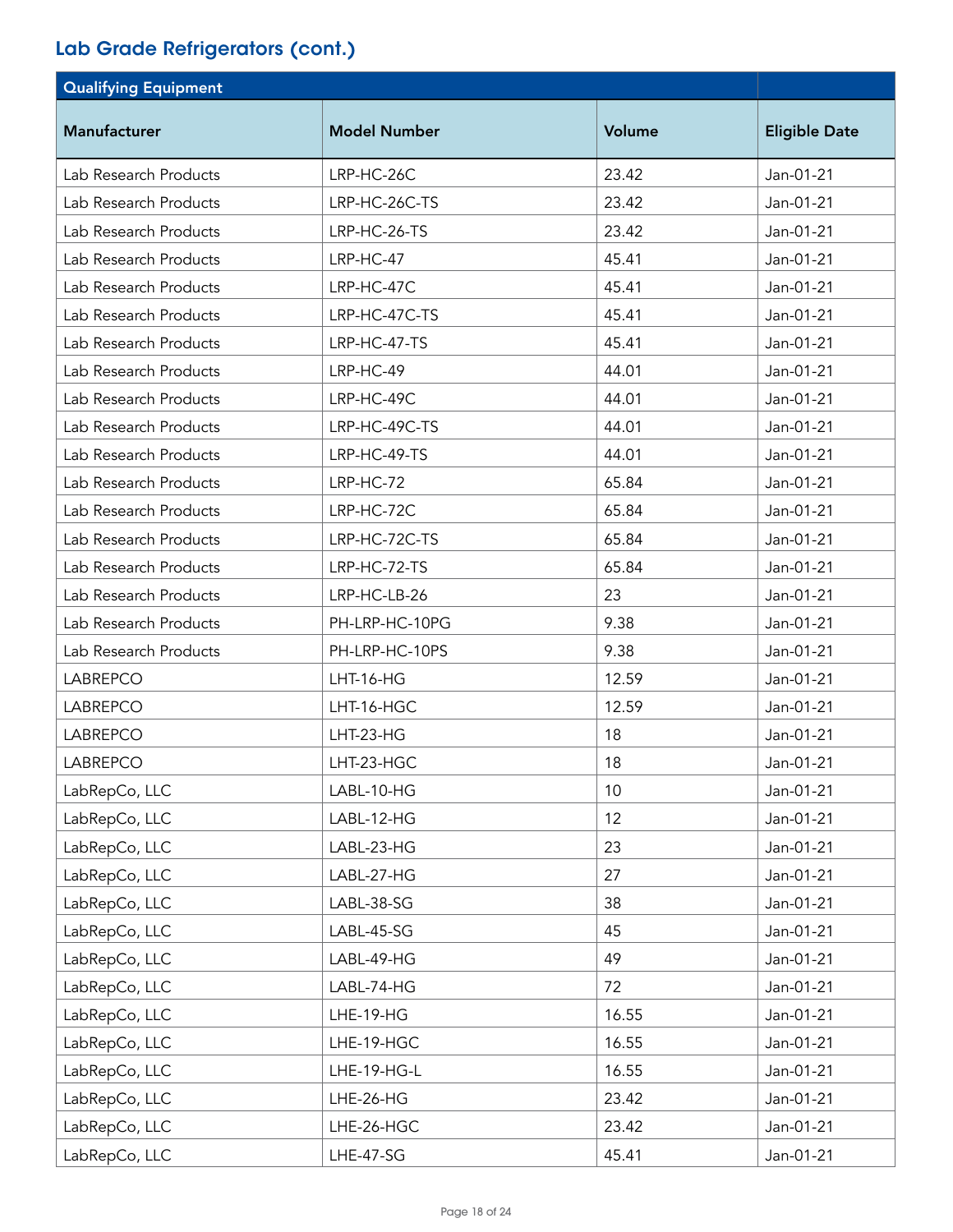| <b>Qualifying Equipment</b> |                     |        |                      |
|-----------------------------|---------------------|--------|----------------------|
| Manufacturer                | <b>Model Number</b> | Volume | <b>Eligible Date</b> |
| LabRepCo, LLC               | LHE-47-SGC          | 45.41  | Jan-01-21            |
| LabRepCo, LLC               | LHE-49-HG           | 44.01  | Jan-01-21            |
| LabRepCo, LLC               | LHE-49-HGC          | 44.01  | Jan-01-21            |
| LabRepCo, LLC               | LHE-72-HG           | 65.84  | Jan-01-21            |
| LabRepCo, LLC               | LHE-72-HGC          | 65.84  | Jan-01-21            |
| LabRepCo, LLC               | $LHP-11-HG$         | 9.38   | Jan-01-21            |
| LabRepCo, LLC               | LHP-11-HG-PH        | 9.38   | Jan-01-21            |
| LabRepCo, LLC               | LHP-11-SD           | 9.38   | Jan-01-21            |
| LabRepCo, LLC               | LHP-11-SD-PH        | 9.38   | Jan-01-21            |
| LabRepCo, LLC               | <b>LHT-19-HG</b>    | 16.55  | Jan-01-21            |
| LabRepCo, LLC               | LHT-19-HGC          | 16.55  | Jan-01-21            |
| LabRepCo, LLC               | LHT-19-HG-L         | 16.55  | Jan-01-21            |
| LabRepCo, LLC               | <b>LHT-26-HG</b>    | 23.42  | Jan-01-21            |
| LabRepCo, LLC               | LHT-26-HGC          | 23.42  | Jan-01-21            |
| LabRepCo, LLC               | <b>LHT-47-SG</b>    | 45.41  | Jan-01-21            |
| LabRepCo, LLC               | LHT-47-SGC          | 45.41  | Jan-01-21            |
| LabRepCo, LLC               | LHT-49-HG           | 44.01  | Jan-01-21            |
| LabRepCo, LLC               | LHT-49-HGC          | 44.01  | Jan-01-21            |
| LabRepCo, LLC               | LHT-72-HG           | 65.84  | Jan-01-21            |
| LabRepCo, LLC               | LHT-72-HGC          | 65.84  | Jan-01-21            |
| LabRepCo, LLC               | LHU-26-HG           | 23     | Jan-01-21            |
| Liebherr                    | LRT21G1HC           | 21.33  | Jan-01-21            |
| Liebherr                    | LRT30W1HC           | 29.35  | Jan-01-21            |
| Liebherr                    | LRT50G2HC           | 47.95  | Jan-01-21            |
| Liebherr                    | LRT50W2HC           | 46.79  | Jan-01-21            |
| Nor-Lake Scientific         | NSBDR492SSG/0       | 44.01  | Jan-01-21            |
| Nor-Lake Scientific         | NSBDR492SSS/0       | 44.01  | Jan-01-21            |
| Nor-Lake Scientific         | NSWD261WWG/0        | 23     | Jan-01-21            |
| Nor-Lake Scientific         | PR101WWG/0          | 9.38   | Jan-01-21            |
| Nor-Lake Scientific         | PR101WWW/0          | 9.38   | Jan-01-21            |
| PHCbi                       | MPR-1014-PA         | 36.48  | Jan-01-21            |
| PHCbi                       | MPR-1411-PA         | 49.28  | Jan-01-21            |
| PHCbi                       | <b>MPR-514-PA</b>   | 17.23  | Jan-01-21            |
| PHCbi                       | <b>MPR-721-PA</b>   | 23.94  | Jan-01-21            |
| PHCbi                       | MPR-1412-PA         | 49.6   | Jan-01-21            |
| PHCbi                       | MPR-1412R-PA        | 49.6   | Jan-01-21            |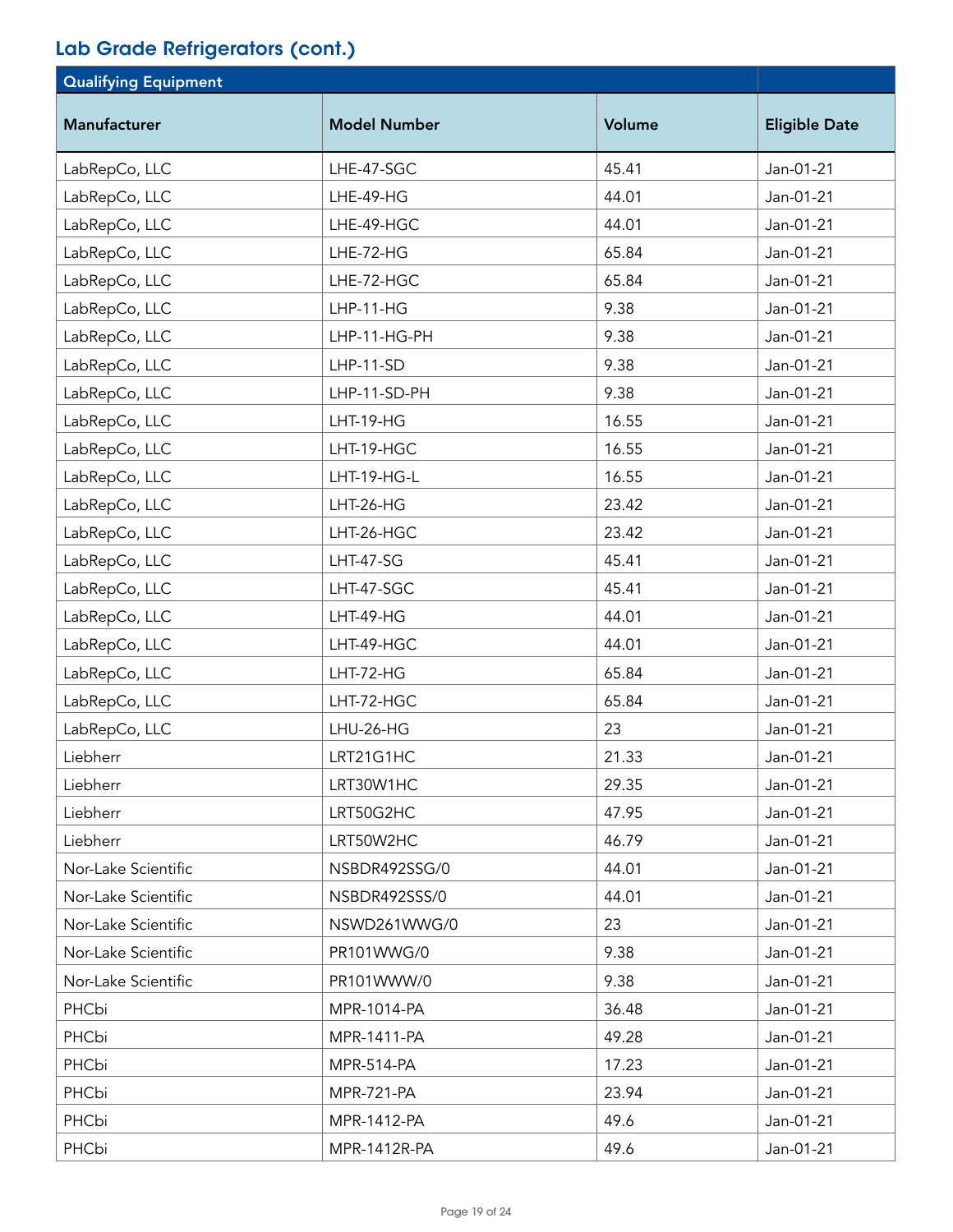| <b>Qualifying Equipment</b> |                     |        |                      |
|-----------------------------|---------------------|--------|----------------------|
| <b>Manufacturer</b>         | <b>Model Number</b> | Volume | <b>Eligible Date</b> |
| PHCbi                       | <b>MPR-722-PA</b>   | 24.4   | Jan-01-21            |
| PHCbi                       | MPR-722R-PA         | 24.4   | Jan-01-21            |
| So-Low Environmental        | <b>DH4-10GD</b>     | 10     | Jan-01-21            |
| So-Low Environmental        | <b>DH4-12GD</b>     | 12     | Jan-01-21            |
| So-Low Environmental        | <b>DH4-23GD</b>     | 23     | Jan-01-21            |
| So-Low Environmental        | <b>DH4-27GD</b>     | 27     | Jan-01-21            |
| So-Low Environmental        | DH4-38SGD           | 38     | Jan-01-21            |
| So-Low Environmental        | <b>DH4-45SGD</b>    | 45     | Jan-01-21            |
| So-Low Environmental        | <b>DH4-49GD</b>     | 49     | Jan-01-21            |
| So-Low Environmental        | <b>DH4-74GD</b>     | 72     | Jan-01-21            |
| So-Low Environmental        | DHS4-12GD           | 11.85  | Jan-01-22            |
| So-Low Environmental        | DHS4-25GD           | 21.8   | Jan-01-22            |
| So-Low Environmental        | <b>DHS4-25SD</b>    | 21.8   | Jan-01-22            |
| So-Low Environmental        | DHS4-30GD           | 32.28  | Jan-01-22            |
| So-Low Environmental        | DHS4-30SD           | 32.28  | Jan-01-22            |
| So-Low Environmental        | DHS4-49GD           | 47.31  | Jan-01-22            |
| So-Low Environmental        | <b>DHS4-49SD</b>    | 47.31  | Jan-01-22            |
| So-Low Environmental        | DHS4-49SGD          | 47.09  | Jan-01-22            |
| So-Low Environmental        | DHS4-72GD           | 72.94  | Jan-01-22            |
| So-Low Environmental        | <b>EC4-10GD</b>     | 10     | Jan-01-22            |
| So-Low Environmental        | DH4-12GDSS          | 12     | Jan-01-22            |
| So-Low Environmental        | DH4-12SDSS          | 12     | Jan-01-22            |
| So-Low Environmental        | <b>EC4-12GD</b>     | 12     | Jan-01-22            |
| So-Low Environmental        | DH4-23GDCH          | 23     | Jan-01-22            |
| So-Low Environmental        | DH4-23GDCH-SS       | 23     | Jan-01-22            |
| So-Low Environmental        | DH4-23GDSS          | 23     | Jan-01-22            |
| So-Low Environmental        | DH4-23SD            | 23     | Jan-01-22            |
| So-Low Environmental        | DH4-23SDSS          | 23     | Jan-01-22            |
| So-Low Environmental        | EC4-23GD            | 23     | Jan-01-22            |
| So-Low Environmental        | EC4-23SD            | 23     | Jan-01-22            |
| So-Low Environmental        | DH4-27GDCH          | 27     | Jan-01-22            |
| So-Low Environmental        | DH4-27GDCH-SS       | 27     | Jan-01-22            |
| So-Low Environmental        | DH4-27GDSS          | 27     | Jan-01-22            |
| So-Low Environmental        | DH4-27SD            | 27     | Jan-01-22            |
| So-Low Environmental        | DH4-27SDSS          | 27     | Jan-01-22            |
| So-Low Environmental        | <b>EC4-27GD</b>     | 27     | Jan-01-22            |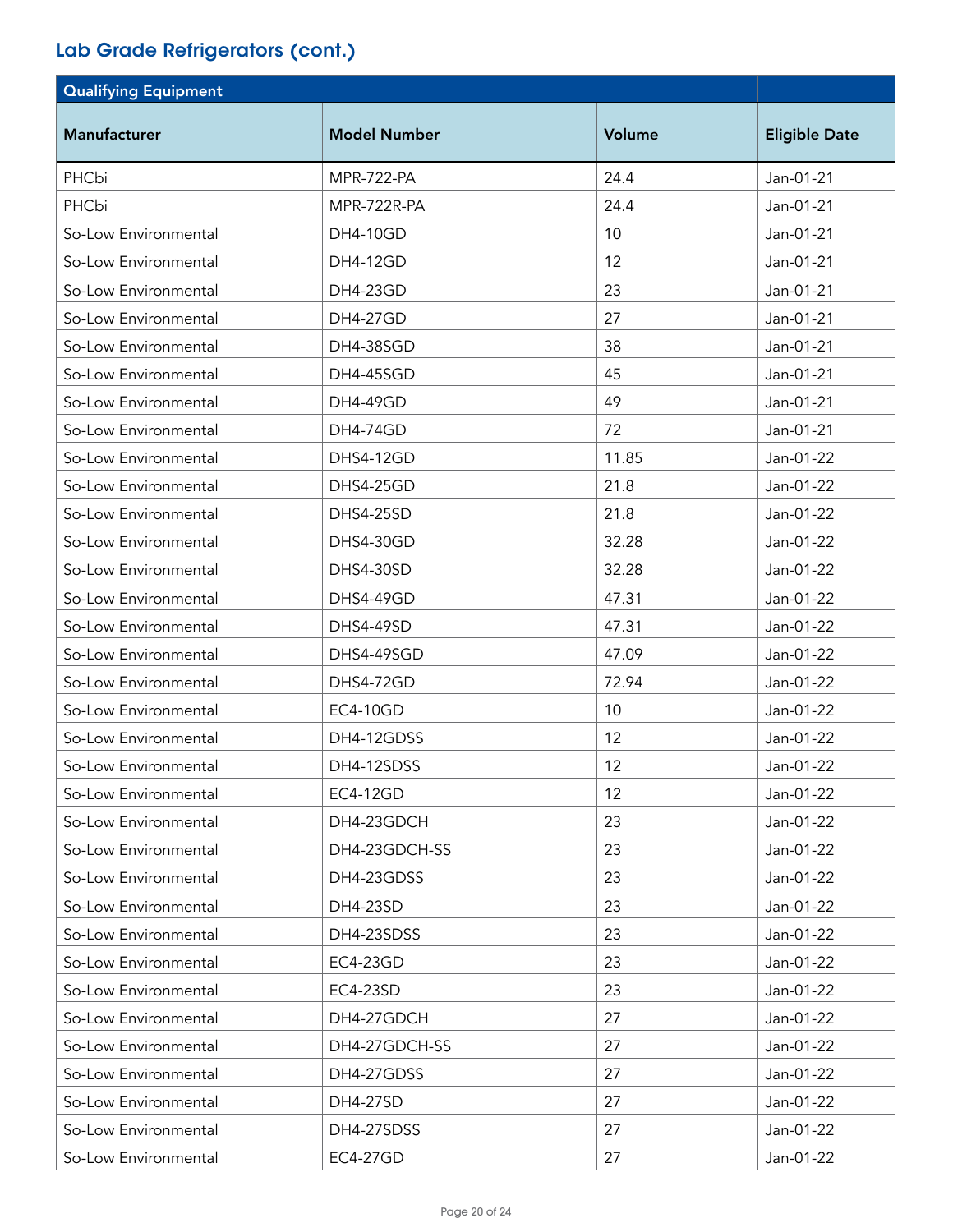| <b>Qualifying Equipment</b> |                     |        |                      |
|-----------------------------|---------------------|--------|----------------------|
| <b>Manufacturer</b>         | <b>Model Number</b> | Volume | <b>Eligible Date</b> |
| So-Low Environmental        | <b>EC4-27SD</b>     | 27     | Jan-01-22            |
| So-Low Environmental        | DH4-38SGDCH         | 38     | Jan-01-22            |
| So-Low Environmental        | EC4-38SGD           | 38     | Jan-01-22            |
| So-Low Environmental        | DH4-45SGDCH         | 45     | Jan-01-22            |
| So-Low Environmental        | EC4-45SGD           | 45     | Jan-01-22            |
| So-Low Environmental        | DH4-49GDCH          | 49     | Jan-01-22            |
| So-Low Environmental        | DH4-49GDCH-SS       | 49     | Jan-01-22            |
| So-Low Environmental        | DH4-49GDSS          | 49     | Jan-01-22            |
| So-Low Environmental        | DH4-49SD            | 49     | Jan-01-22            |
| So-Low Environmental        | DH4-49SDSS          | 49     | Jan-01-22            |
| So-Low Environmental        | <b>EC4-49GD</b>     | 49     | Jan-01-22            |
| So-Low Environmental        | EC4-49SD            | 49     | Jan-01-22            |
| So-Low Environmental        | DH4-74GDCH          | 72     | Jan-01-22            |
| So-Low Environmental        | DH4-74GDCH-SS       | 72     | Jan-01-22            |
| So-Low Environmental        | DH4-74GDSS          | 72     | Jan-01-22            |
| So-Low Environmental        | <b>DH4-74SD</b>     | 72     | Jan-01-22            |
| So-Low Environmental        | DH4-74SDSS          | 72     | Jan-01-22            |
| So-Low Environmental        | <b>EC4-74GD</b>     | 72     | Jan-01-22            |
| So-Low Environmental        | <b>EC4-74SD</b>     | 72     | Jan-01-22            |
| Thermo Fisher               | <b>TSX2304BA</b>    | 20.62  | Jan-01-21            |
| Thermo Fisher               | <b>TSX2304BD</b>    | 20.62  | Jan-01-21            |
| Thermo Fisher               | <b>TSX2305CA</b>    | 20.62  | Jan-01-21            |
| Thermo Fisher               | <b>TSX2305CD</b>    | 20.62  | Jan-01-21            |
| Thermo Fisher               | <b>TSX2305CV</b>    | 20.62  | Jan-01-21            |
| Thermo Fisher               | <b>TSX2305GA</b>    | 20.62  | Jan-01-21            |
| Thermo Fisher               | <b>TSX2305GD</b>    | 20.57  | Jan-01-21            |
| Thermo Fisher               | <b>TSX2305PA</b>    | 20.62  | Jan-01-21            |
| Thermo Fisher               | <b>TSX2305PD</b>    | 20.62  | Jan-01-21            |
| Thermo Fisher               | <b>TSX2305PV</b>    | 20.62  | Jan-01-21            |
| Thermo Fisher               | <b>TSX2305SA</b>    | 20.62  | Jan-01-21            |
| Thermo Fisher               | <b>TSX2305SD</b>    | 20.62  | Jan-01-21            |
| Thermo Fisher Scientific    | <b>TSX1204BA</b>    | 11.95  | Jan-01-21            |
| Thermo Fisher Scientific    | <b>TSX1204BD</b>    | 11.95  | Jan-01-21            |
| Thermo Fisher Scientific    | <b>TSX1205GA</b>    | 11.95  | Jan-01-21            |
| Thermo Fisher Scientific    | <b>TSX1205GD</b>    | 11.95  | Jan-01-21            |
| Thermo Fisher Scientific    | <b>TSX1205PA</b>    | 11.95  | Jan-01-21            |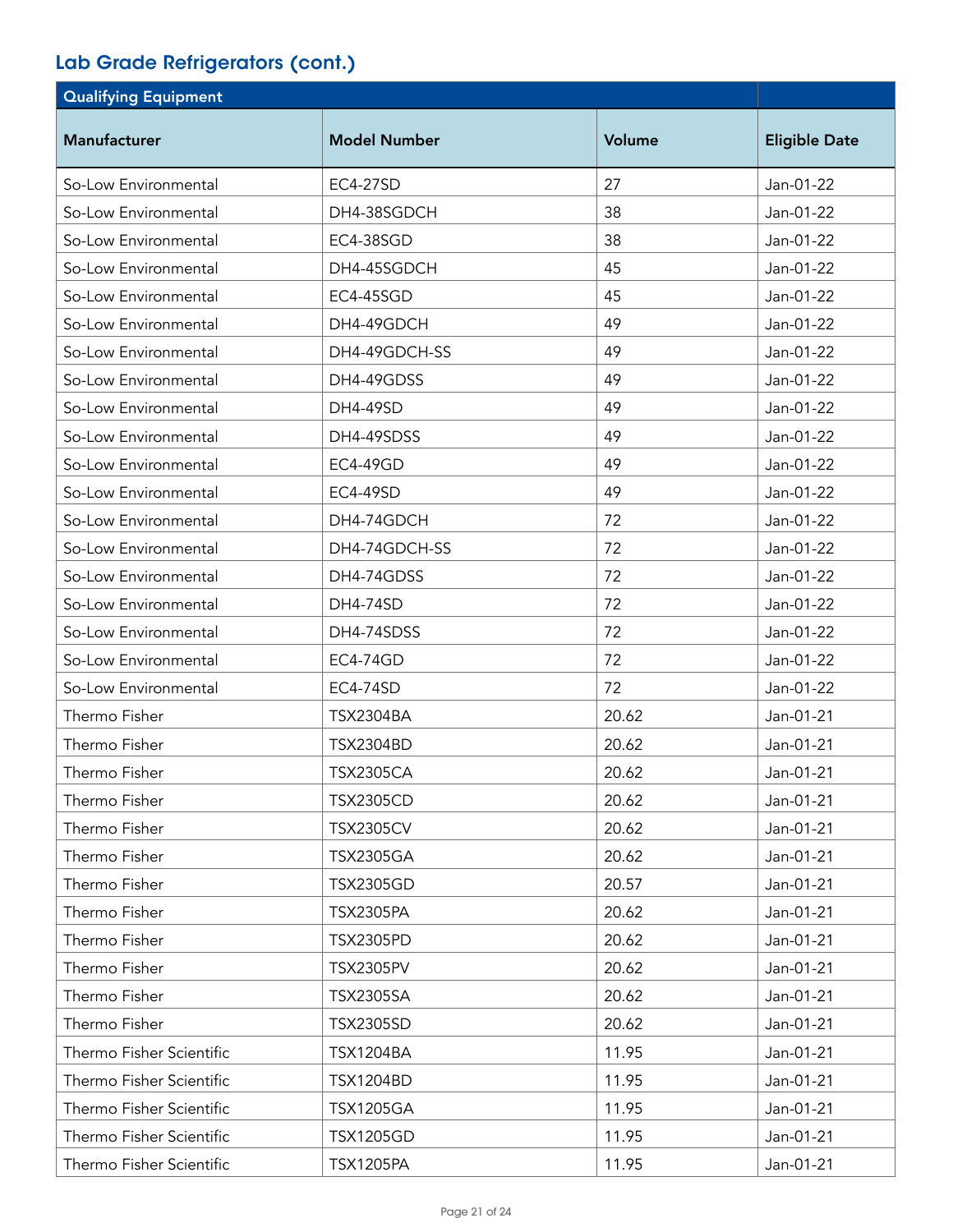| <b>Qualifying Equipment</b> |                     |        |                      |
|-----------------------------|---------------------|--------|----------------------|
| Manufacturer                | <b>Model Number</b> | Volume | <b>Eligible Date</b> |
| Thermo Fisher Scientific    | <b>TSX1205PD</b>    | 11.95  | Jan-01-21            |
| Thermo Fisher Scientific    | <b>TSX1205SA</b>    | 11.95  | Jan-01-21            |
| Thermo Fisher Scientific    | <b>TSX1205SD</b>    | 11.95  | Jan-01-21            |
| Thermo Fisher Scientific    | <b>TSX2304BA</b>    | 20.6   | Jan-01-21            |
| Thermo Fisher Scientific    | <b>TSX2304BD</b>    | 20.6   | Jan-01-21            |
| Thermo Fisher Scientific    | <b>TSX2304BY</b>    | 20.6   | Jan-01-21            |
| Thermo Fisher Scientific    | <b>TSX2304BZ</b>    | 20.6   | Jan-01-21            |
| Thermo Fisher Scientific    | <b>TSX2305CA</b>    | 20.6   | Jan-01-21            |
| Thermo Fisher Scientific    | <b>TSX2305CD</b>    | 20.6   | Jan-01-21            |
| Thermo Fisher Scientific    | <b>TSX2305CY</b>    | 20.6   | Jan-01-21            |
| Thermo Fisher Scientific    | <b>TSX2305CZ</b>    | 20.6   | Jan-01-21            |
| Thermo Fisher Scientific    | <b>TSX2305GA</b>    | 20.6   | Jan-01-21            |
| Thermo Fisher Scientific    | <b>TSX2305GD</b>    | 20.6   | Jan-01-21            |
| Thermo Fisher Scientific    | <b>TSX2305GY</b>    | 20.6   | Jan-01-21            |
| Thermo Fisher Scientific    | <b>TSX2305GZ</b>    | 20.6   | Jan-01-21            |
| Thermo Fisher Scientific    | <b>TSX2305PA</b>    | 20.6   | Jan-01-21            |
| Thermo Fisher Scientific    | <b>TSX2305PD</b>    | 20.6   | Jan-01-21            |
| Thermo Fisher Scientific    | <b>TSX2305PY</b>    | 20.6   | Jan-01-21            |
| Thermo Fisher Scientific    | <b>TSX2305PZ</b>    | 20.6   | Jan-01-21            |
| Thermo Fisher Scientific    | <b>TSX2305SA</b>    | 20.6   | Jan-01-21            |
| Thermo Fisher Scientific    | <b>TSX2305SD</b>    | 20.6   | Jan-01-21            |
| Thermo Fisher Scientific    | <b>TSX2305SY</b>    | 20.6   | Jan-01-21            |
| Thermo Fisher Scientific    | <b>TSX2305SZ</b>    | 20.6   | Jan-01-21            |
| Thermo Fisher Scientific    | <b>TSX3004BA</b>    | 27.8   | Jan-01-21            |
| Thermo Fisher Scientific    | <b>TSX3004BD</b>    | 27.8   | Jan-01-21            |
| Thermo Fisher Scientific    | <b>TSX3005CA</b>    | 27.8   | Jan-01-21            |
| Thermo Fisher Scientific    | <b>TSX3005CD</b>    | 27.8   | Jan-01-21            |
| Thermo Fisher Scientific    | <b>TSX3005GA</b>    | 27.8   | Jan-01-21            |
| Thermo Fisher Scientific    | <b>TSX3005GD</b>    | 27.8   | Jan-01-21            |
| Thermo Fisher Scientific    | <b>TSX3005PA</b>    | 27.8   | Jan-01-21            |
| Thermo Fisher Scientific    | <b>TSX3005PD</b>    | 27.8   | Jan-01-21            |
| Thermo Fisher Scientific    | <b>TSX3005SA</b>    | 27.8   | Jan-01-21            |
| Thermo Fisher Scientific    | <b>TSX3005SD</b>    | 27.8   | Jan-01-21            |
| Thermo Scientific           | TSG12RPGA           | 9.11   | Jan-01-21            |
| Thermo Scientific           | TSG25RPGA           | 23.65  | Jan-01-21            |
| Thermo Scientific           | TSG25RPSA           | 23.65  | Jan-01-21            |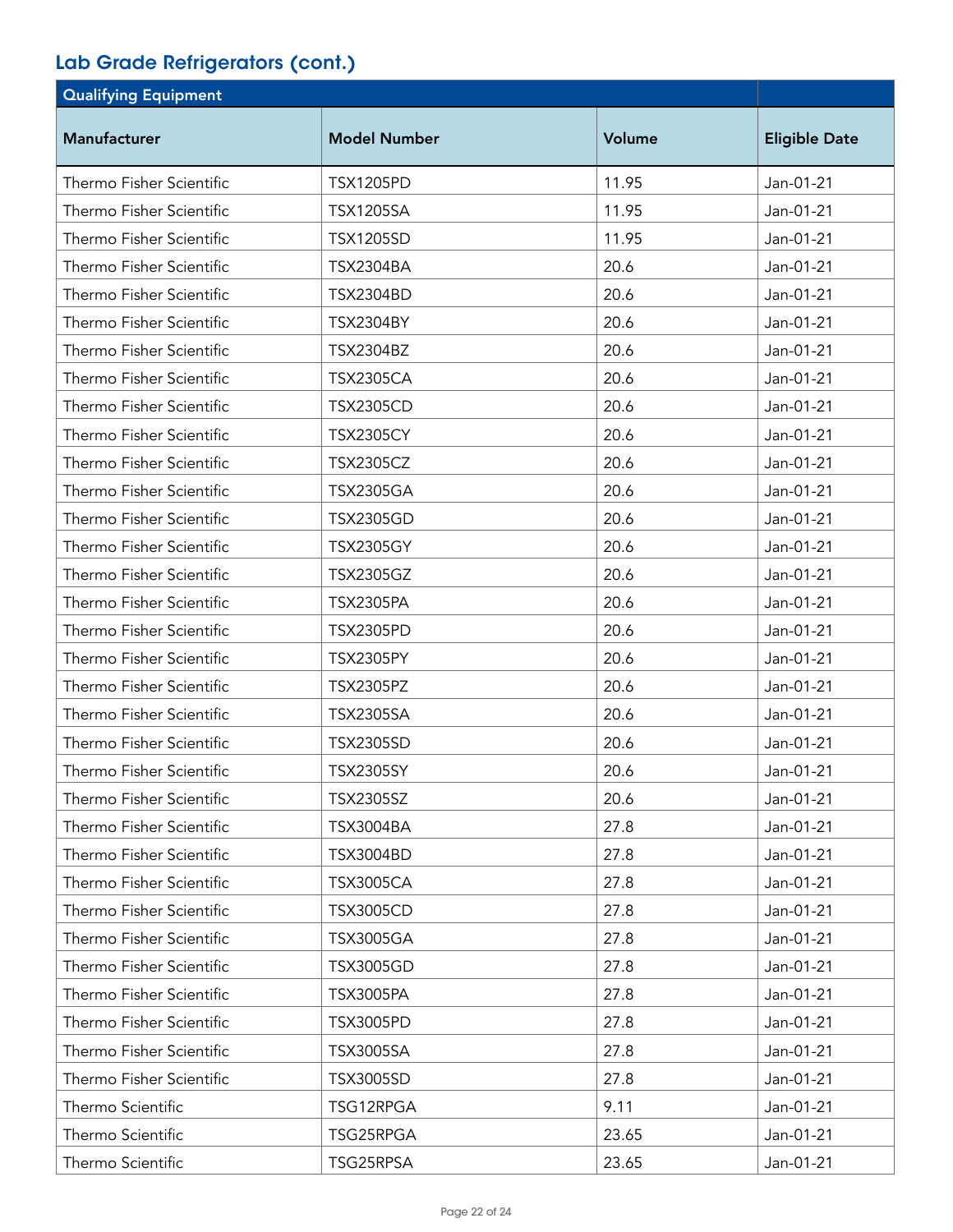| <b>Qualifying Equipment</b> |                      |        |                      |
|-----------------------------|----------------------|--------|----------------------|
| <b>Manufacturer</b>         | <b>Model Number</b>  | Volume | <b>Eligible Date</b> |
| Thermo Scientific           | TSG25RSGA            | 23.65  | Jan-01-21            |
| Thermo Scientific           | TSG25RSSA            | 23.65  | Jan-01-21            |
| Thermo Scientific           | TSG30CPGA            | 26.2   | Jan-01-21            |
| Thermo Scientific           | TSG30CSGA            | 26.2   | Jan-01-21            |
| Thermo Scientific           | TSG30RPGA            | 26.2   | Jan-01-21            |
| Thermo Scientific           | TSG30RPSA            | 26.2   | Jan-01-21            |
| Thermo Scientific           | TSG30RSGA            | 26.2   | Jan-01-21            |
| Thermo Scientific           | TSG30RSSA            | 26.2   | Jan-01-21            |
| Thermo Scientific           | TSG45CPLA            | 45.88  | Jan-01-21            |
| Thermo Scientific           | TSG45CSLA            | 45.88  | Jan-01-21            |
| Thermo Scientific           | TSG45RPLA            | 45.88  | Jan-01-21            |
| Thermo Scientific           | TSG45RSLA            | 45.88  | Jan-01-21            |
| Thermo Scientific           | TSG49CPGA            | 47.75  | Jan-01-21            |
| Thermo Scientific           | TSG49CSGA            | 47.75  | Jan-01-21            |
| Thermo Scientific           | TSG49RPGA            | 47.75  | Jan-01-21            |
| Thermo Scientific           | TSG49RPSA            | 47.75  | Jan-01-21            |
| Thermo Scientific           | TSG49RSGA            | 47.75  | Jan-01-21            |
| Thermo Scientific           | TSG49RSSA            | 47.75  | Jan-01-21            |
| Thermo Scientific           | TSG72CPGA            | 70.68  | Jan-01-21            |
| Thermo Scientific           | TSG72CSGA            | 70.68  | Jan-01-21            |
| Thermo Scientific           | TSG72RPGA            | 70.68  | Jan-01-21            |
| Thermo Scientific           | TSG72RSGA            | 70.68  | Jan-01-21            |
| True Refrigeration          | TSCI-600R-G-PH~TSL01 | 22.6   | Jan-01-21            |
| Vector                      | VREF12-LB-LGD        | 11.85  | Jan-01-22            |
| Vector                      | VREF12-LB-RGD        | 11.85  | Jan-01-22            |
| Vector                      | VREF12-LB-RSD        | 11.85  | Jan-01-22            |
| Vector                      | VREF25-LB-LGD        | 21.8   | Jan-01-22            |
| Vector                      | VREF25-LB-RGD        | 21.8   | Jan-01-22            |
| Vector                      | VREF25-LB-RSD        | 21.8   | Jan-01-22            |
| Vector                      | VREF30-LB-LGD        | 32.28  | Jan-01-22            |
| Vector                      | VREF30-LB-RGD        | 32.28  | Jan-01-22            |
| Vector                      | VREF30-LB-RSD        | 32.28  | Jan-01-22            |
| Vector                      | VREF49-LB-OGD        | 47.31  | Jan-01-22            |
| Vector                      | VREF49-LB-OSD        | 47.31  | Jan-01-22            |
| Vector                      | VREF49-LB-SGD        | 47.09  | Jan-01-22            |